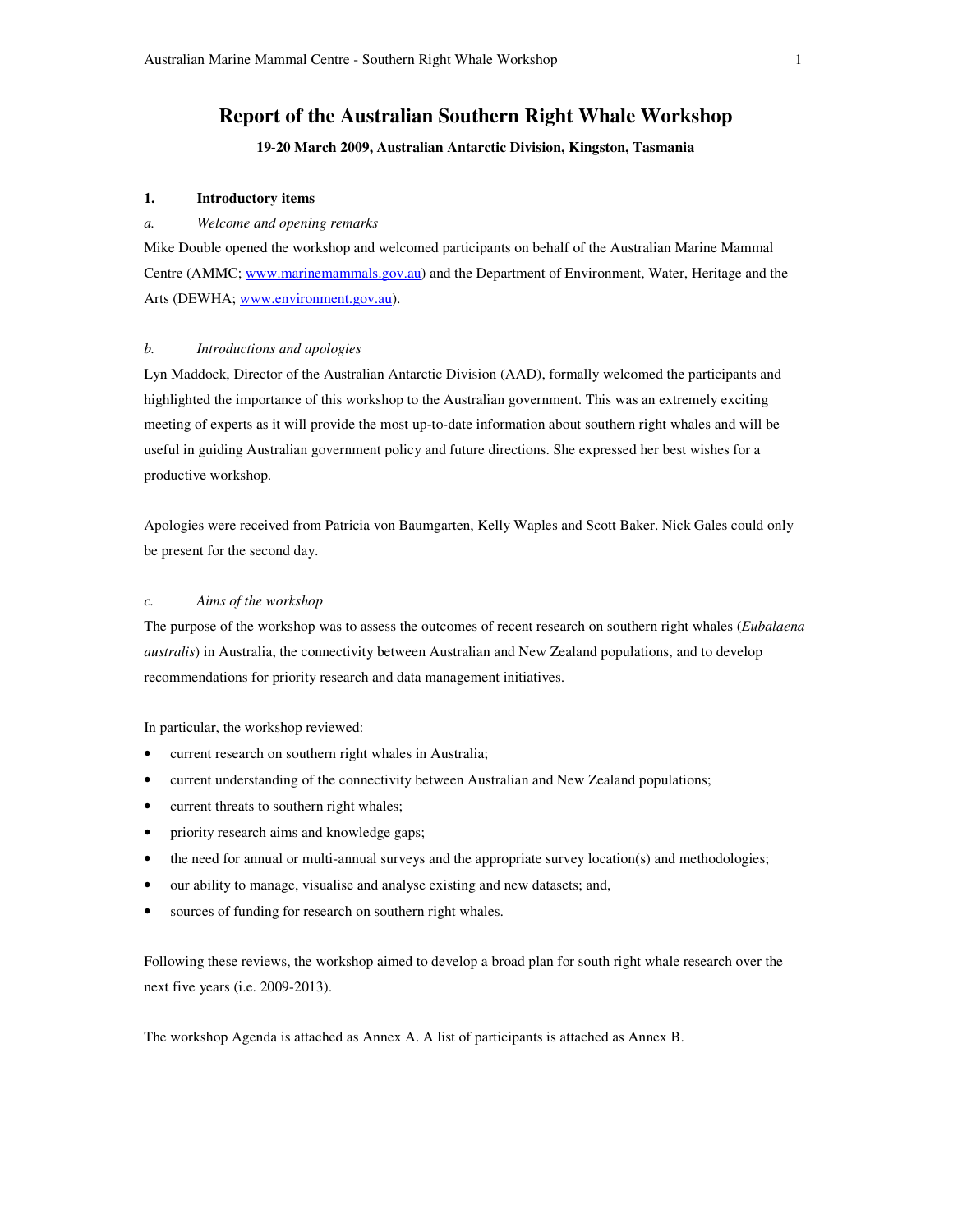# **2. Presentations summarising past, current and planned research on Australasian southern right whales**

#### *a. Southern Australia: Cape Leeuwin - Ceduna (John Bannister)*

A series of annual surveys for right whales off southwest Australia began in 1976. These surveys were in the context of increasing right whale sightings in Western Australia (WA) waters, mirroring similar increases off eastern South America and South Africa. Southern hemisphere right whale numbers had been drastically reduced by 19<sup>th</sup> century whaling: an IWC comprehensive assessment in 1998 showed that an initial population of perhaps as many as 60,000 were present in the late 1700s, and that they had declined to fewer than 1,000 between about 1820 and 1880 (International Whaling Commission, 2001). By the1920s there may have been fewer than 300 individuals remaining. By the 1930s, under protection from whaling, there had been the beginnings of a slow overall increase that was halted in the 1960s by illegal Soviet whaling (Clapham & Ivashchenko, 2009; Yablokov, 1994). The populations started to show signs of recovery again from around 1970 (Bannister, 2001).

The WA surveys had the twin aims of providing information on biological parameters from photo-identification and on population trend and size using maximum counts of animals present close to the coast in late spring/early summer. From 1993 the surveys were extended into South Australian (SA) waters given evidence of movement between SA and WA. A fifteen year flight series to 2007, augmented by a flight in 2008 because of an anomalously low count in 2007, gave an overall annual increase rate of 6.4% (6.7% for cow/calf pairs). Population size was calculated as approximately 2100, with an estimated 2400 for the 'Australian' population as a whole (Bannister, 2008).

Bannister proposed that future work should be aimed at i) determining when the population may be approaching K (carrying capacity), and ii) investigating the effects of environmental change. Given current estimated numbers, it seems most unlikely that the population not yet anywhere near K. However, the recent fluctuations in number (e.g. the anomalously low 2007 count) are most likely to have resulted from environmental changes. Based on observations over at least 30 years, western South Atlantic right whale breeding success has been related to changes in Sea Surface Temperature (SST) (Leaper et al., 2006) and similar results have been demonstrated in Australian data but over a shorter time scale (Pirzl et al., 2008). Given the likely female cohort regime (i.e. a three-year breeding cycle) and the likelihood that the population is still well below K, Bannister posed the question whether the value of the dataset would be diminished if the surveys were conducted biannually or perhaps once every three years. He proposed that the set of annual surveys should be maintained for one more year (i.e. 2009), along the lines of the 'interim' 2008 survey, pending a 'what if' modelling exercise which would investigate:

• how much longer it would take to see evidence of a slowing growth rate with surveys at every 2, 3, or more years instead of annual surveys, and what happens if the duration of the breeding cycle increases as the population approaches K; and,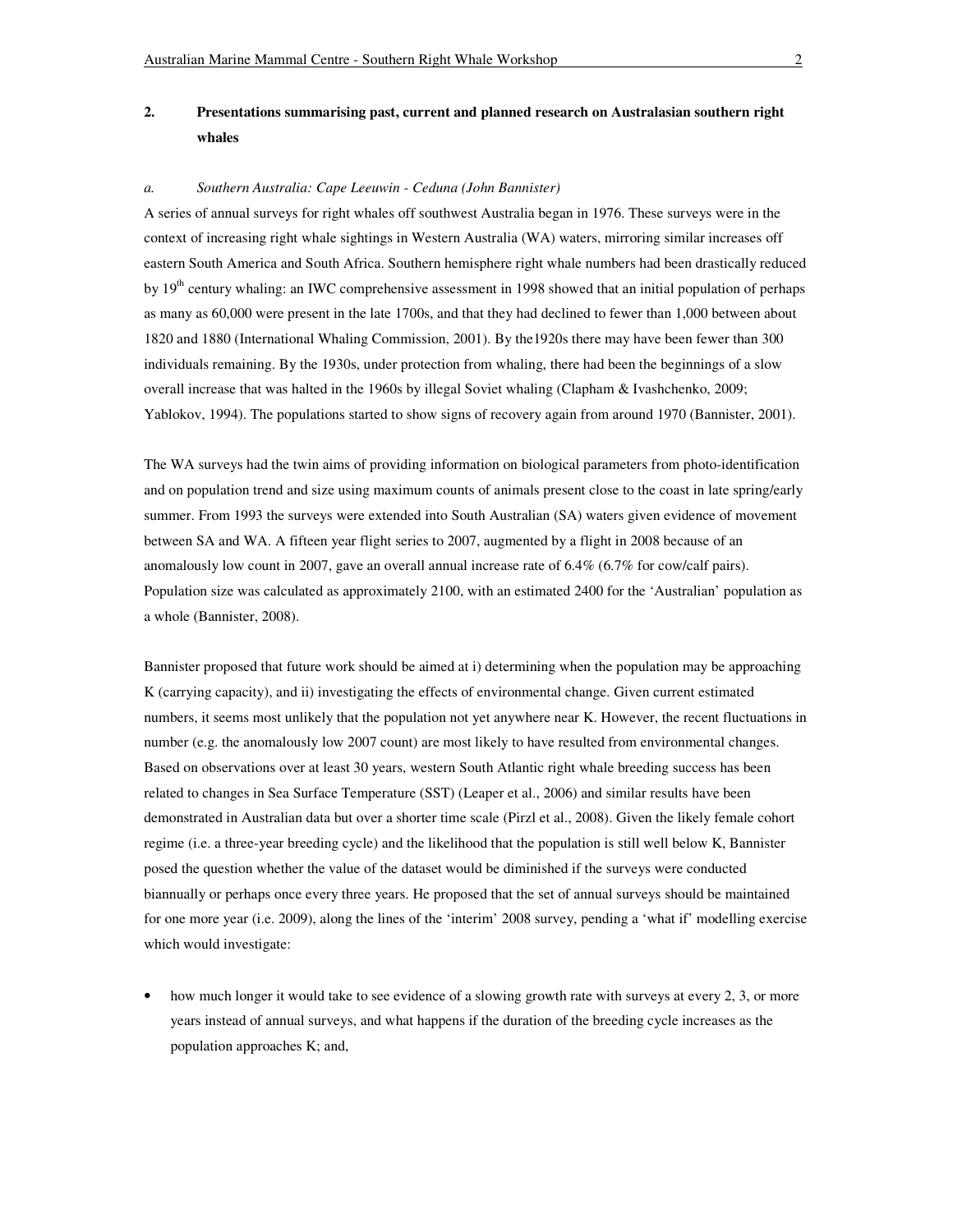• using similar methodology to Leaper *et al*. (2006) and Pirzl et al. (2008), construct a model to identify what happens if, for example, every other year or 2 of every 3 years are ignored, and use those methods with the available Australian data to see if there are suitable environmental predictor covariates for the region.

## *Discussion*

There was discussion of the reported site fidelity of right whales in the southwest area. There are three or four places that are particularly favoured by cow/calf pairs and where they can be found routinely during the calving season. This not withstanding, there is some heterogeneity in female site fidelity with many females giving birth in the same area every three years while other females move between areas. There is considerably more heterogeneity in males and immature whales which occur more frequently and in different places. There was discussion about the recovery of whales and it was suggested that whales may slowly spread out from sites where they were not whaled or whaled in low numbers. Another observation was that whales in an area appear to reach a 'critical mass' before appear to expand to other areas.

#### *b. South Australia (Steve Burnell)*

An overview was provided of work in South Australia (SA) and the SE coast on southern right whales. The research included an 18 year research program at the Head of the Bight (HOB), SA; a three year research network to obtain sightings and photo-identification from SE Australia; and a summary of cetacean databases, collections and necropsy programs at the South Australian Museum. The HOB study has collected standardised abundance surveys, site distribution and individual life history information via photo-identification since 1991. The HOB catalogue now contains 798 non-calf individuals (plus an additional 236 calves) providing data on a range of life history parameters, reproductive success, coastal and offshore movements and residence periods (Burnell, 2008).

The SE Australian Flight network undertook 77 directed photo-identification flights over a three year period from 1995 to 1997. The study identified 68 individual right whales in the SE region and documented 32 movements between the SE region and the southwest Australian region.

Burnell emphasised that the powerful, comprehensive and well maintained photo-ID catalogue provides a clearing house for opportunistic identifications of right whales from around Australia and is a valuable resource for future work on the species in Australia. Findings of the HOB study have had direct application to the conservation and management of right whales in Australia. The research was instrumental in making the case for Great Australian Bight Marine Park and in setting the temporal and spatial boundaries of the park's zones and closures. It continues to provide ongoing information to management of the marine park.

Burnell stated that long-term biological data sets such as these built up over the last 20 years are essential to identifying population trends and other shorter term events of conservation significance. These data facilitate the early detection of changes or events that could impact recovery rates for Australian right whales and provide a critical capacity to respond to potential threats. Burnell recommended that i) the long-term HOB dataset, including annual census of whale numbers by population class, and dedicated photo-identification and impact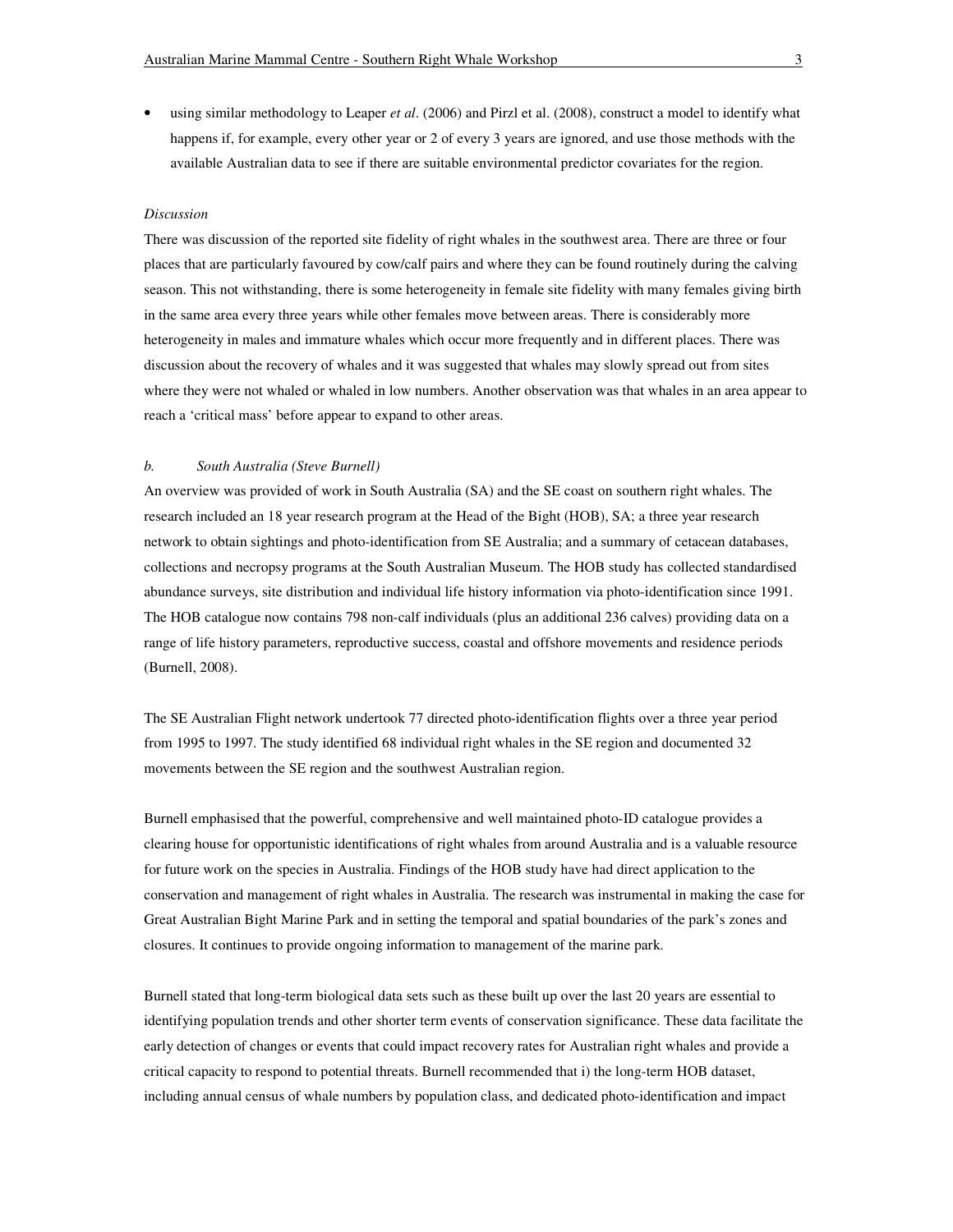monitoring be continued, and ii) that the two largest photo-identification catalogues for the species be combined with the goal of progressing toward a centralised catalogue building on the consortium access model of the North Atlantic Right Whale Catalogue which is maintained by the New England Aquarium (http://www.neaq.org/).

## *Discussion*

Burnell was asked if there is a difference in residency time of females sighted during 'bumper' years versus 'non-bumper' years. He pointed out that in years when females are not calving, individuals are not seen or seen for only a very short time, whereas when they are calving they are seen more regularly and for a longer period. There are some consistent patterns whereby calving intervals are extended from 3 to 4 years, presumably as a result of a previous poor year for foraging. It was highlighted that it is important to have land-based sighting programmes as well as aerial surveys, given that land-based programmes are much more likely to detect the noncalving females than aerial surveys.

#### *c. Victoria (Mandy Watson)*

Daily sightings data have been collected at Logan's Beach (the most easterly known Australian calving ground) by the Victoria Department of Sustainability and Environment (DSE) since 1985. Up to 6 cows/calf pairs (average 2.4) are resident at Logan's Beach per season. A total of 58 calves has been counted at Logan's Beach over the last 24 year period. There has been no overall increase of population size evident over this period. Photo-identification data have been collected and collated for the SE region (i.e. Port Lincoln to Queensland) from mid 1990's to 2009. To date there are over 600 images in the South East Australia Southern Right Whale Photo Identification Catalogue (SEA SRW PIC). During the 2008/09 financial year, DSE acquired BigFish database (Pirzl et al., 2007) and the transfer of images from SEA SRW PIC into BigFish is almost complete. There are still some additional collections that need to be acquired, matched and incorporated (e.g. records from SA Museum, Pin Needham, Tasmanian DPIW). Overall, approximately 90 individuals whales have been identified so far.

The population increase recorded in WA/SA and HOB (approx 6%) has not been seen not seen in SE Australia. So what is happening to the SE population? Analysis of photo-identification data from SE Australia shows little movement between locations within the region or between the SE and other regions. Results from other research in population genetics (Patenaude et al., 2007), site fidelity and habitat (Pirzl, 2008) indicate that the SE population is small, possibly isolated (i.e. shows maternal genetic differentiation) and is therefore more vulnerable than the populations in WA and HOB. Threats to the species in SE Australia include entanglement, vessel collision and noise disturbance (with particular concerns about seismic activities in the Otway Basin).

Watson suggested that further investigation into the SE population is warranted and proposed the following as priorities for research:

- Further expansion of the photo-identification project that will require funding for the coordination of increased photo-identification collection and management efforts;
- Continue and expand genetic investigation;
- Satellite tagging to investigate movements between feeding and breeding locations; and,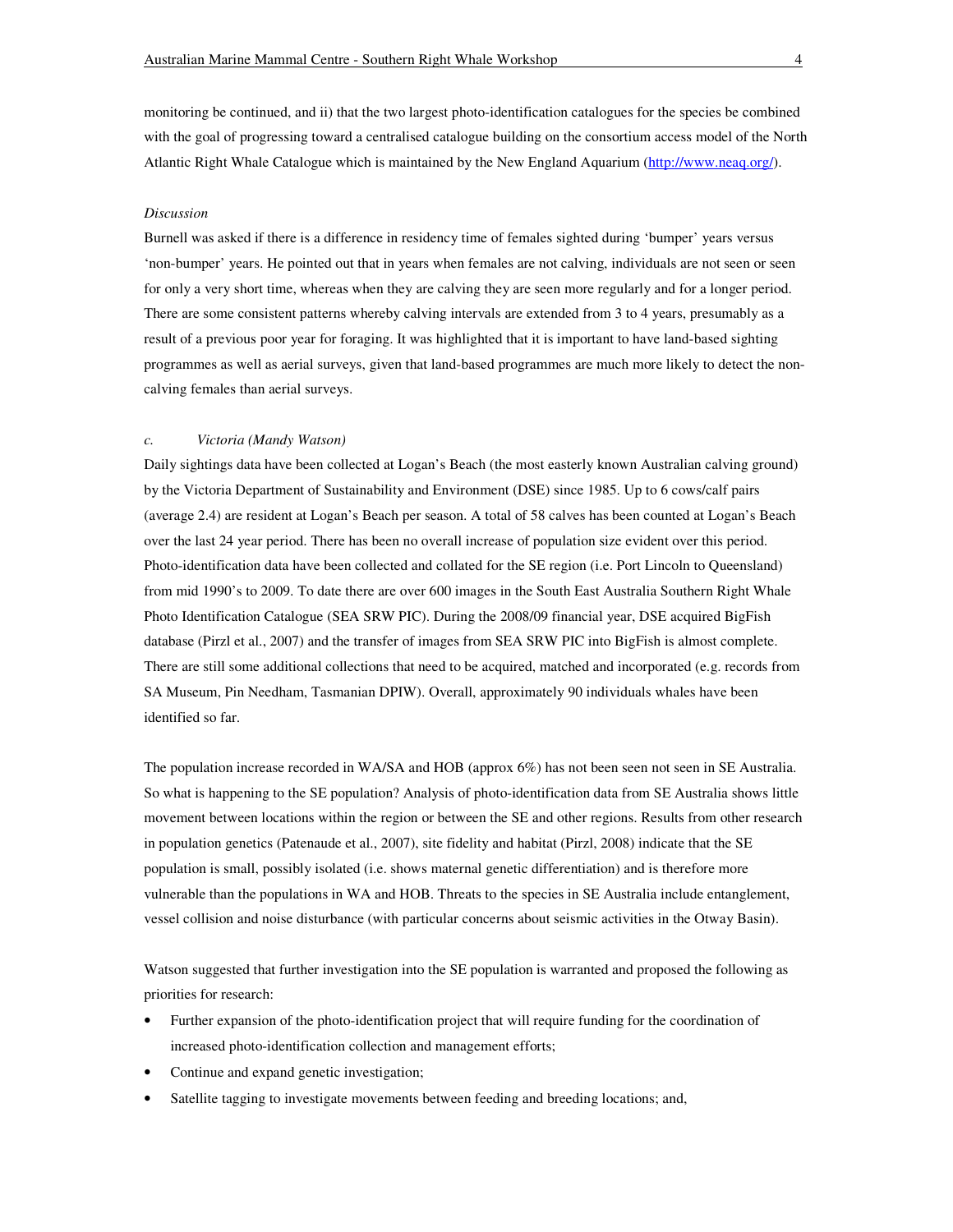• Support the creation of an Australasian photo-identification database whilst also retaining broad regional sub-catalogues.

### *Discussion*

It was suggested that seismic activities undertaken at the start of the calving season may have more of an impact than at the end of the season. This is related to the observation that females appear more sensitive to disturbance at the start of the season. Once they are on the calving grounds and give birth, they tend to be more settled. The migratory paths to and from the calving grounds remain unknown and therefore individuals may be vulnerable to seismic activities not only on the calving grounds but also while they are travelling to and from them. An unusual characteristic of the Warrnambool site is that individuals disappear for one or two weeks before birth and then return with a calf. This is commonly reported and occurs each year. At Warrnambool, individuals tend to be resident for most of the season, whereas at other SE sites, they seem to be transiting through and are only seen for a short time. It was noted that there is a lack of resighting of individuals between SE States and this is thought to be a real result, rather than a simply being a function of the small catalogue size in some areas.

## *d. Tasmania (Rosemary Gales)*

Tasmania's sheltered bays and estuaries historically provided important calving habitat for this species. The bay whaling industry decimated the species in the area, with southern right whales rarely being recorded in Tasmanian waters until the 1980s. Recent years have seen an increase in numbers, residency times and cow-calf pairs. A 24h 'Tasmanian whale hotline' was established in 2002 to assist in increasing our understanding of the spatial and temporal patterns of whales in Tasmanian waters, as well as increasing effective response to stranding and entanglement events. Information from these reports is validated and then stored in a comprehensive cetacean database.

There is a state-wide distribution of southern right whales in Tasmanian near-shore waters, with several key favoured locations on the east coast where they are more frequently observed. The frequency of sighting events and number of whales sighted (which does not equate to number of individual whales) was presented for the period 1974-2008. The trend appears to be increasing over time, albeit with significant inter-annual variation. Consistent with other regions, 2007 was a remarkably poor year, followed by 2008 in which there were more reports of southern right whales than in any previous year. The seasonal occurrence of the species in the area shows that most whales are observed between June and August, although they have been reported in all months of the year. Recent years have also seen increasing numbers of cow-calf pairs being observed. These records also include new calves on the northern migration, with at least 5 different individual calves travelling north being photographed during 2008.

An attempt to survey the species was undertaken in 2006 and 2007 with an extensive aerial survey effort. These flights failed to detect any southern right whales, and it was concluded that at Tasmanian southern latitudes when the whales are travelling and exhibiting limited surface behaviour, aerial surveys are not a cost-effective method to monitor this species. As an alternative, response flights are conducted following reports of individuals in order to confirm species identification and obtain callosity images. The Tasmanian Callosity Catalogue contains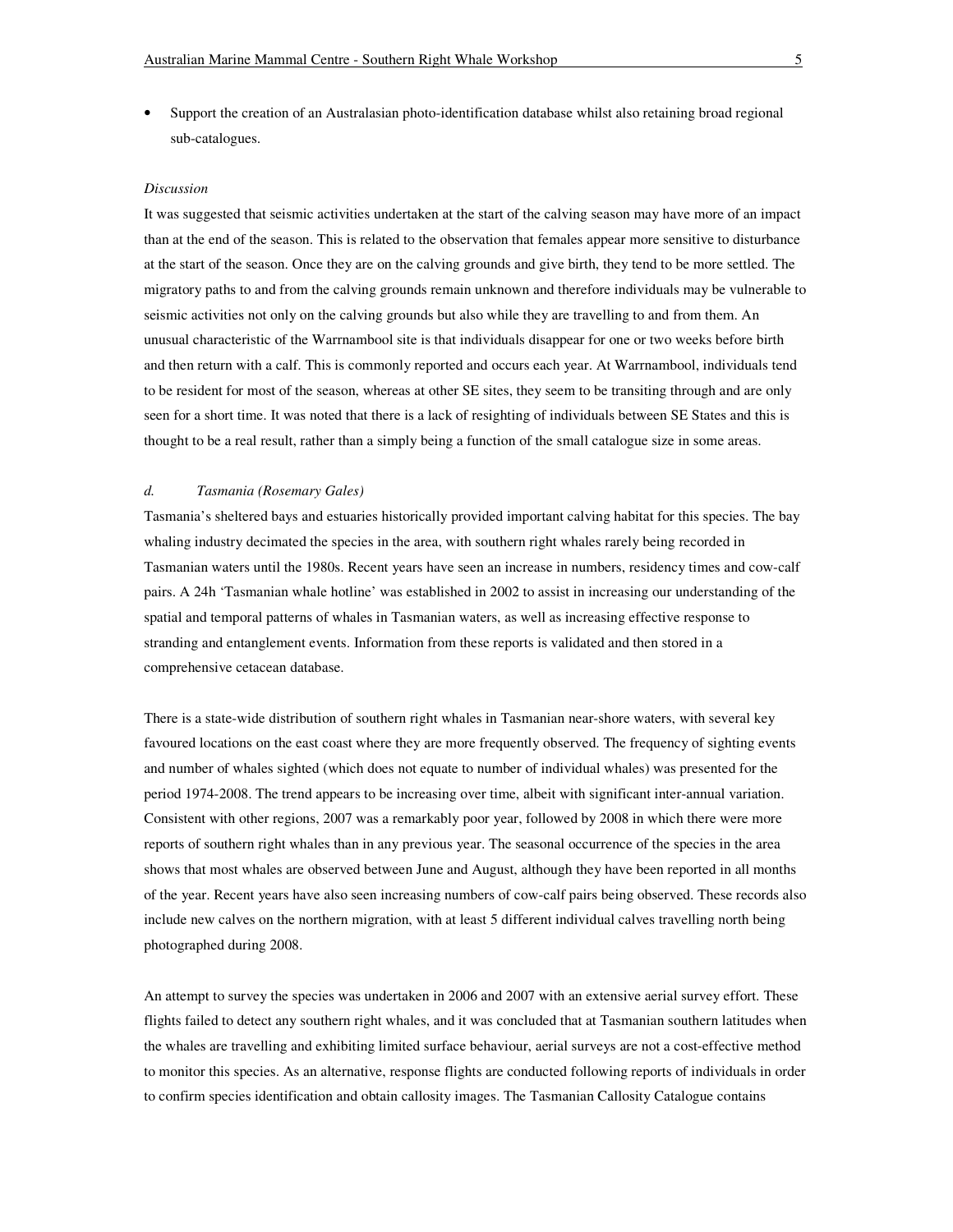images of over 70 individuals sighted between 1993 and 2008. These include records of individuals sighted on different occasions both within and between years, with a high degree of site fidelity. The State's Department of Primary Industry and Water (DPIW) has also recently obtained a small number of biopsy samples from southern right whales in the area. Animal Ethics Approvals have also been gained to deploy a small number of satellite transmitters.

Current management issues relevant to southern right whales for which DPIW is responsible include increasing eco-tour operations, seismic operations, entanglements and efforts to fill important data gaps. Given the limited understanding of the population structure and dynamics of southern right whales throughout SE Australia, and the endangered status of this species, Gales suggested that these issues should be a priority at the national level.

#### *Discussion*

So far, only three biopsy samples have been collected and they have not been analysed but the holder (Gales) is looking to see where they can best be used. It was noted that without photo-id information the total number of sightings is likely to include some degree of resighting of the same individuals over time. This is a problem in all opportunistic programmes where it is not possible to identify all individuals. Another common source of bias is that sighting effort varies over time. Ideally, it would be useful to weight sightings by effort but this is not always possible when many reports are opportunistic. There are many reports of births from Tasmania and these are generally reported through the hotline and cannot be verified. The peak of sightings in Tasmania is in July/August whereas the peak in southwest Australia is in September.

## *e. Eastern Australia (Rob Harcourt)*

#### *Activity*

Biopsy samples and photo-identifications were collected from southern right whales in Encounter Bay, SA, Warrnambool, Victoria and off the NSW coast between 2001 and 2004. In total, 64 samples were available for comparison. These included the 32 samples collected during the course of this research program from Warrnambool (WARR,  $n = 9$ ) and Victor Harbour (VH,  $n = 23$ ) and 29 additional samples collected previously by S. Burnell and J. Bannister from the Great Australian Bight (GAB,  $n = 9$ ) and from SW Australia (WA,  $n =$ 20) respectively. Sequences from New Zealand sub-Antarctic (NZ) were also included for comparison. These included 280 new sequences and updated haplotype frequencies and designations provided by E. Carroll of Auckland University. The samples collected from New South Wales (NSW,  $n = 3$ ) were too few to be included in the analysis of population differentiation. Two further samples collected in 2007 and 2008 from NSW have yet to be processed.

#### *Genetic differentiation*

The distribution of all Australian southern right whale haplotypes varied across Australia and no single haplotype was shared by all five Australian localities. One haplotype was unique to NSW, two haplotypes were unique to WA, and two haplotypes were unique to VH. One haplotype was shared between WA, GAB and VH, another was shared between NSW, WARR, VH and GAB and one haplotype was shared between GAB, VH and WARR. The degree of mtDNA differentiation between Australian localities was estimated using a hierarchical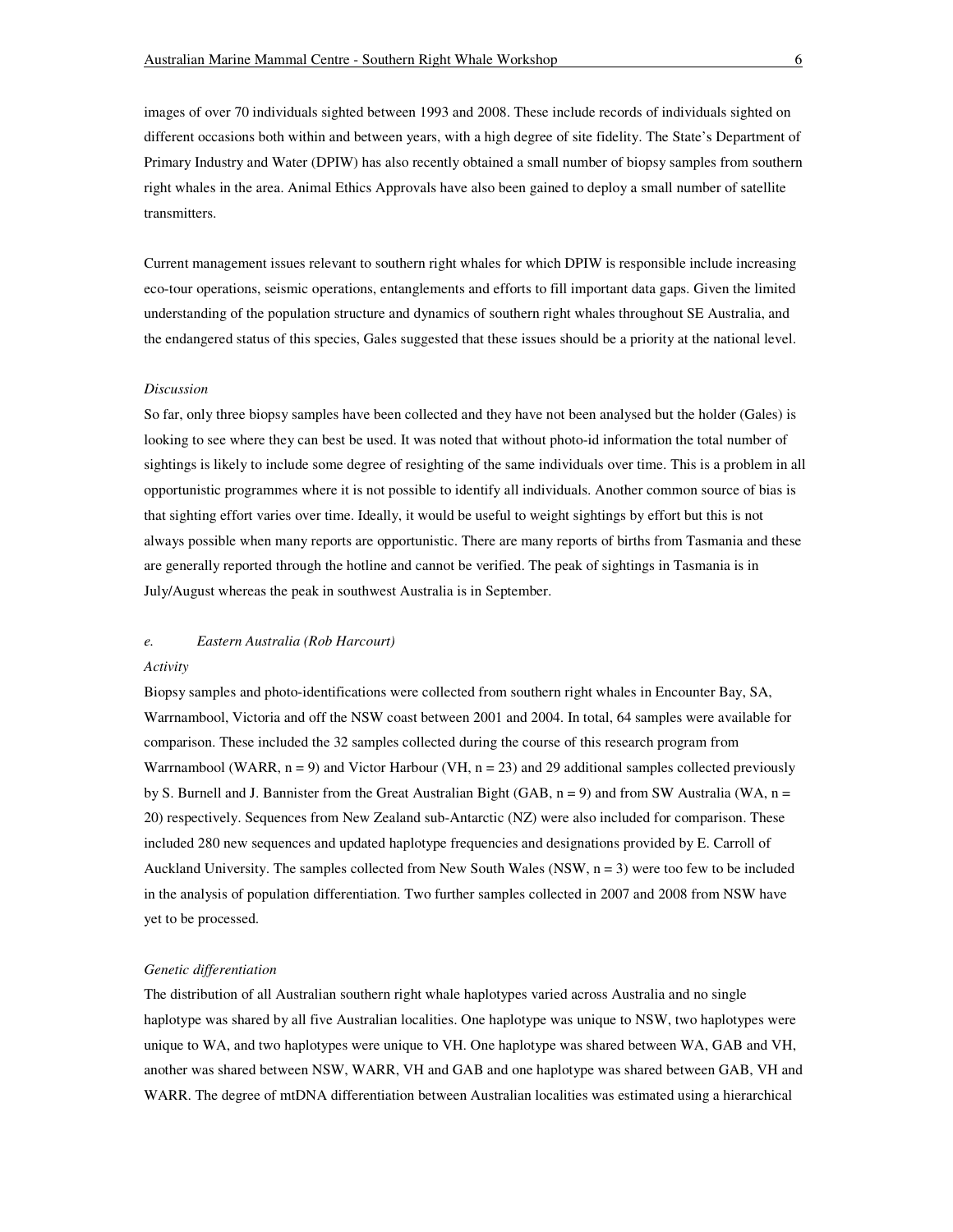analysis of variance (AMOVA) as implemented in the computer program *Arlequin* by conducting homogeneity tests on haplotype frequencies (i.e. Wright's Fst - statistics). The level of statistical significance of Fst was tested using a matrix permutation procedure (1,000 simulations). The genetic differentiation between localities was also tested with Fisher's exact test on haplotype frequencies using a permutation procedure (Markov chain, 10000 steps) to adjust for small sample sizes. Significant genetic differentiation for both statistics was found between WARR and VH, WARR and WA and between GAB and WA. There was no significant differentiation between GAB and other localities. Significant differentiation was found for one or both statistics between NZ and WARR, VH and WA (Patenaude & Harcourt, 2006).

#### *Conservation and Management*

Field observations have identified Warrnambool as a small but significant calving ground for southern right whales in SE Australia. Given the evidence of stock structure between Warrnambool and other localities within Australia, efforts should be directed at better describing the population and genetic status of this stock and investigating the evident lack of recovery in the area. Calving also occurs in NSW (Patenaude & Harcourt, 2004) albeit over a more diffuse area than Warrnambool. The small number of samples collected over the course of this project from NSW is in part due to financial constraints. It is important that any reports of whales remaining resident in an area for more than 2 days are sent to the appropriate authorities. This will maximise the possibility of successfully sampling in remote locations (e.g. Eden) and involve appropriate funding to cover rapid deployment, boat charter and airfares. However, the evidence of stock differentiation between several localities in Australia highlights the importance of sustained research efforts for the NSW whales.

### *Capacity building in the last two years*

*Warrnambool* - long time collaborators Ian Westhorpe, Mandy Watson and Pete Gill now have a biopsy rifle on site, are trained in biopsy procedures and are on biopsy and ethics permits and scientific licences. *East Coast* - NSW Department of Environment and Climate Change (DECC) staff now have a marine mammal coordinator (Geoff Ross) and Sydney and South Coast staff now report southern right whales that are seen for more than 3 days consecutively. DECC staff in the south coast region are now trained to manoeuvre near southern right whales for sampling. Also Macquarie University has new boat that is available for whale research so reducing reliance on boat charters.

Harcourt recommended the following future work:

- The mtDNA analysis shows evidence of genetic differentiation between WARR and VH and WARR and WA. The few yearly sightings in WARR and the previous sighting of one of the four cows present in 2004 suggest that this population is certain to be very small. Effort should be directed on clearly defining this population and its habitat use.
- In order to obtain an unbiased estimate of stock structure and level of gene flow between localities, intensive coordinated efforts should be directed at obtaining samples from all whales in SE Australia, particularly in Tasmania, NSW and Victoria. Despite photographic resighting of individuals between WA and GAB (Environment Australia, 2002; Environment Australia, 2004), there is some genetic evidence of population differentiation between these two areas. Efforts should be made to reinstate biopsy sampling programs in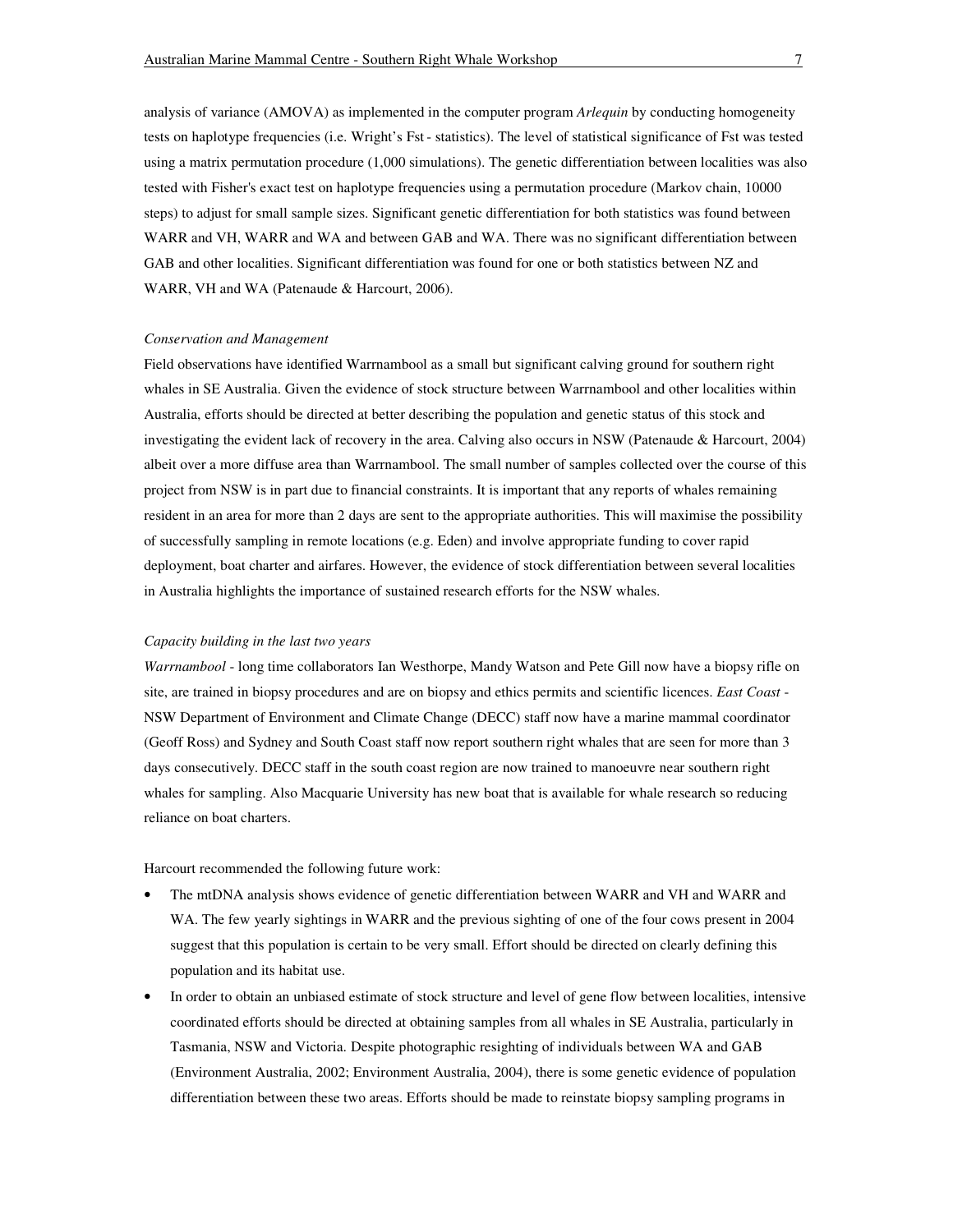these areas. In order to determine the population size and rates of change, a systematic photo-identification program of southern right whales off eastern Australia needs to be instituted.

• In order to determine movements of the eastern Australia population, a satellite telemetry program should be considered. This would provide information on fine-scale movement and habitat use off eastern Australia and in particular, use of areas that are not currently surveyed. The sex differentiation found in the VH and WA samples warrants further investigation.

### *Discussion*

As yet unpublished analyses of mitochondrial sequence data suggest WA right whales are more differentiated from SE right whales than SE right whales are from NZ sub-Antarctic right whales. This suggests that there is little interchange of females between HOB and SE Australia. Notwithstanding these results, it was emphasised that mtDNA only examines female dispersal and that the sample sizes were often very small. While there is a difference between WA and HOB, it is small. It was noted that observational studies have detected the movement of adults (including breeding females) between subantarctic New Zealand and the HOB (Pirzl *et al.*, 2009).

# *f. Broad scale studies of habitat choice and the influence of climate on reproduction (Rebecca Pirzl) Spatial ecology and habitat selection*

Habitat selection by Australian southern right whales has been investigated at fine (within calving grounds) and broad (Australian coastal range) scales. Spatially sensitive species-habitat models that related the fine-scale distribution of southern right whales to physical habitat characteristics were developed for two large Australian calving grounds (Doubtful Island Bay, WA and Head of Bight, SA). An information theoretic multi-model inference approach was used and transferability between locations and years compared. Whale distribution was significantly spatially aggregated within calving grounds and shallow depth was the most important habitat predictor. Breeding status, behaviour, group type, calf development and local weather modulated habitat selection.

Broad-scale habitat selection was investigated using randomisation comparisons and simple environmental envelope models. These analyses were conducted in the context of long-term (pre-post whaling) spatial use patterns to control for habitat selection misrepresentations that can arise when the distribution of a remnant population is used to infer suitable habitat. Calving grounds occurred in areas described by a wide-range of environmental characteristics, but were more often located in areas with a lower tidal range, closer to the shelf, sheltered, with a more easterly aspect than expected. In addition to physical habitat characteristics, memory (e.g. site fidelity) and social cues are likely to play an important role in habitat selection. This work was supported by funding from Woodside Energy and DEWHA.

#### *Climate variability and reproduction*

This work investigated associations between reproduction and large-scale environmental variability that may affect foraging conditions. Seasonally averaged indices for potentially influential environmental variables Southern Oscillation Index (SOI), Southern Annular Mode (SAM), Sea Ice Extent (SIE) were generated and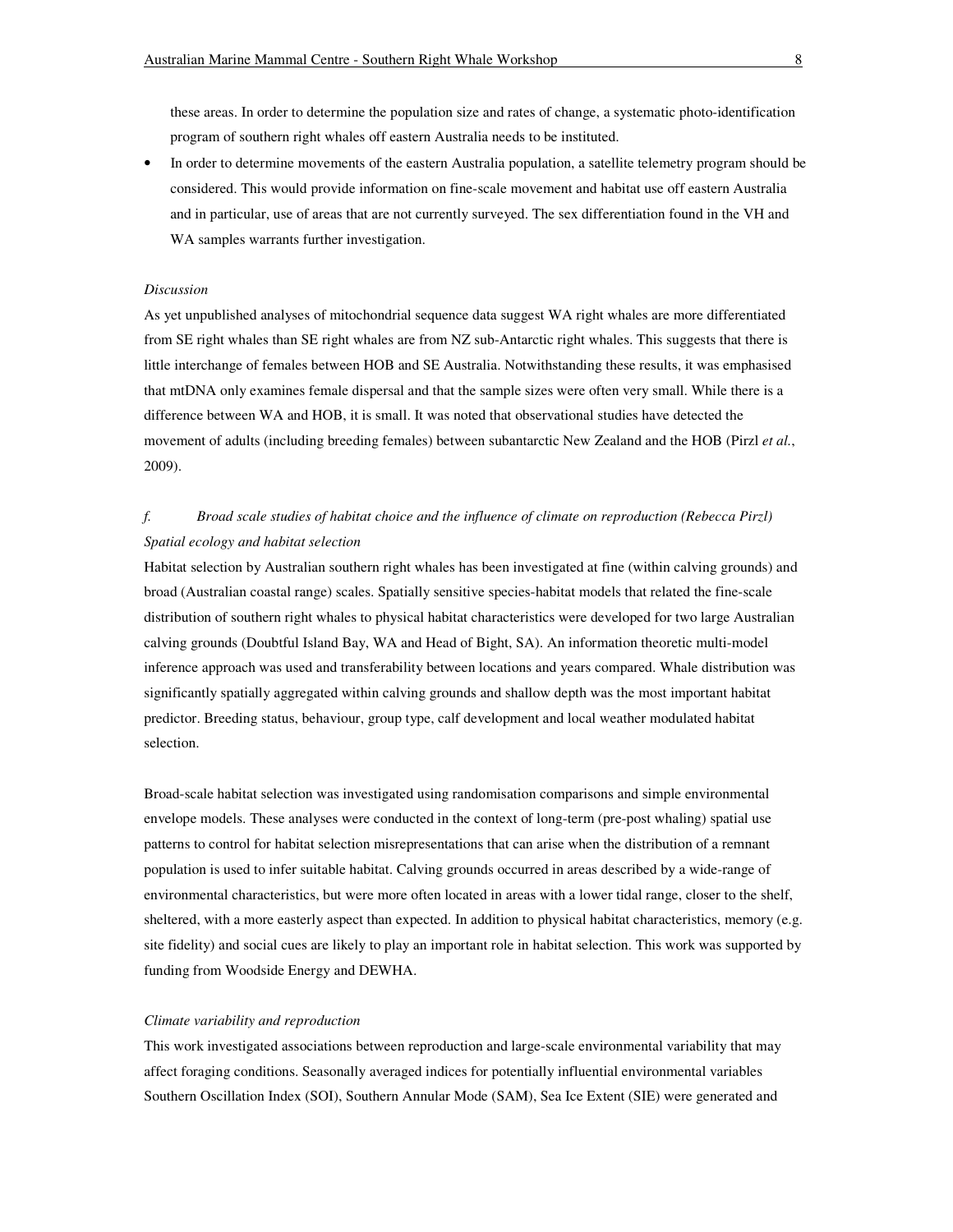modelled with a) calf output and b) anomalous calving intervals. Negative SOI (e.g. warm events) was associated with decreased calf output 2.5-3 years later. Variability in SAM affected the proportion of anomalous calving intervals 3 years later. The results provide insights into the potential longer-term effects of climate change and the capacity to better interpret trends in coastal data. This work was supported by funding from DEWHA.

### *BigFish photo-identification data management and computer assisted matching*

An integrated digital system comprising a data management component and a code-based computer assisted matching component has been developed for southern right whales. The matching component is based on callosity coding used in the North Atlantic catalogue and provides a flexible system that can deal with lateral, topside and partial images. The data management tables, initially developed to manage photo-identification data from the HOB, are adaptable for other projects. The system is available for non-commercial research and education purposes under a simple licence from kumar.saras@saugov.sa.gov.au. This work was supported by funding from Great Australian Bight Marine Park.

#### *Discussion*

The predictive power of the broad-scale model was discussed (i.e. is the model likely to perform well at predicting the location of new calving grounds as the calving range of southern right whales expands?). This work hasn't yet been done but could be done using the model and would need to be evaluated. However, although the habitat preference study is based on a combination of current and historical aggregation areas, as mentioned already in addition to physical habitat characteristics, memory and social cues are likely to play an important role in habitat selection. It was noted that there has recently been some extension outside the main aggregation areas and it was suggested that this may be related to the carrying capacity at main site and therefore individuals spread to adjacent areas or completely different areas.

## *g. New Zealand and population genetics (Emma Carroll)*

Southern right whales in New Zealand (NZ) waters were subject to one of the most intensive and protracted hunts of the 19th century. Subsequent recovery of the stock has been spatially variable; few sightings around the NZ mainland have been made since the 1930s yet a remnant population persists in the subantarctic (Auckland and Campbell) islands, suggesting that the distribution of the stock has strongly contracted. No significant population differentiation was found between the NZ mainland and NZ sub-Antarctic populations, based on haplotypes defined by 500 bp of the mitochondrial control region (Fst = 0.0, exact test,  $p = 0.548$ ). The NZ mainland and Auckland Island adult samples were then combined into a single  $NZ$  sample ( $n = 301$ ) and compared to 12 samples from east Australia using a 437bp fragment of the control region, in an attempt to build on previous studies (Baker *et al.*, 1999). Significant population differentiation was found based on the exact test, an analysis which is more appropriate for small sample sizes (Fst =  $0.06$ , exact test,  $p = 0.001$ ). The combined NZ sample was then compared to southwest Australia (53 samples from Victor Harbour, the Head of the Bight, Twilight Cove and WA) over 289bp of the control region. This comparison also showed significant population differentiation (Fst =  $0.1$ , exact test,  $p < 0.001$ ), as did a similar comparison between east Australia and southwest Australia (Fst =  $0.12$ , exact test,  $p = 0.003$ ). Given the available samples sizes, differentiation between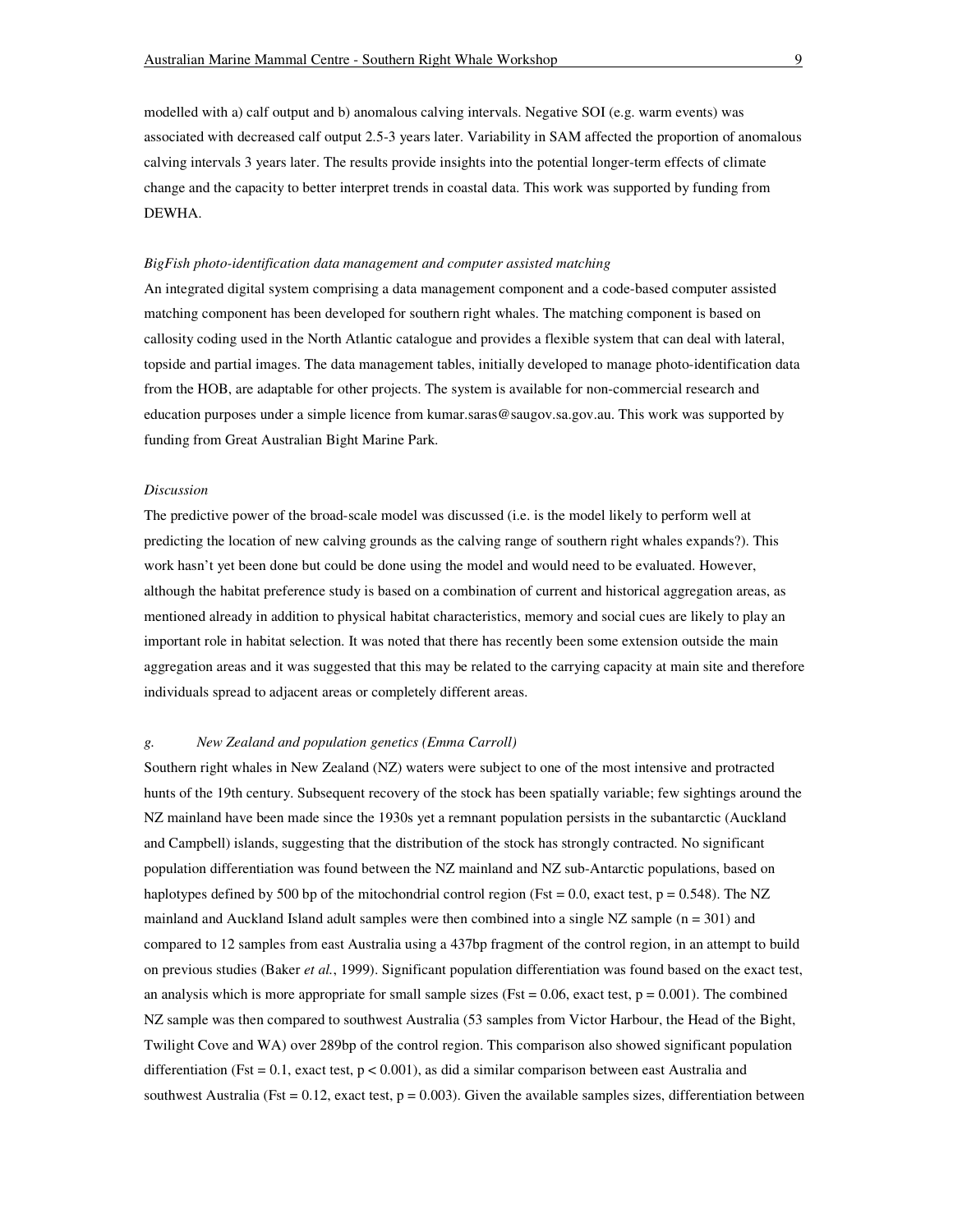regional samples based on mtDNA frequencies indicates that at least 3 stocks of whales should be considered in Australasia: New Zealand (including the Auckland Islands), East Australia (possibly including Tasmania) and SW Australia. These findings confirmed the maternal subdivision found by Patenaude & Harcourt (2006).

Current research at the University of Auckland and Oregon State University is focussing on the microsatellite genotyping of the samples collected from the Auckland Islands during two sets of winter surveys; 1995-1998, (n  $=$  350, Patenaude & Harcourt, 2002) and 2006-2008 (n = 550, S. Baker unpublished data). This work is ongoing and the data will be used to estimate abundance, parentage, mating systems and to identify individuals moving between regions (E Carroll). In addition, genetic samples collected during these field seasons are being used in molecular ageing research at the Australian Antarctic Division (Glenn Dunshea). Photo-identification data collected during the recent field seasons will be used to estimate abundance, and potentially combined with the previously collected data, to study demographic parameters (Simon Childerhouse, Glenn Dunshea, Nathalie Patenaude).

#### *Discussion*

The NZ mainland and sub-Antarctic whales form part of the same population but have different population trajectories (e.g. sub-Antarctic growing well, mainland growing slowly/not growing). One scenario is that the mainland was extirpated whereas the sub-Antarctic population was not and that there is slow recolonisation from the sub-Antarctic to the mainland. Historical genetic samples may help to determine if the NZ mainland was different from the sub-Antarctic prior to whaling and this work is planned. Also due to their higher variability relative to mitochondrial DNA, microsatellite analyses are less appropriate when few samples are available. This needs to be kept in mind when considering future samplings and further studies.

When pooling samples from different areas, it is important to carefully consider what is being combining and how this may influence the results. In this study, there was a step wise approach in determining pooling that resulted in the differences seen between WA and EA. A different approach to pooling could generate different results. It was noted that there appears to be significant haplotype diversity between sites within WA and that broad pooling may not be the best option. Some thought although the method of pooling samples could be different, the key message is that based on this analysis, the precautionary position would be to recognise the apparent maternal population structure within Australia and to move forward on this basis. It was also emphasised that the claim of population structure within Australia would be more credible once nuclear markers, that track both male and female gene flow, have been examined.

There is only a small number of samples from east Australia and this could influence the differences seen in the results reported here. It was noted that an agreed definition for a population and/or unit to conserve is critical before considering management and conservation priorities.

Based on the available data and analyses presented here, there appears to be a limited amount of exchange between calving regions (*cf*. Pirzl *et al.*, 2009). Genetic techniques used in investigating population differences can be useful but careful thought must be applied before "drawing lines" between sub-populations (i.e.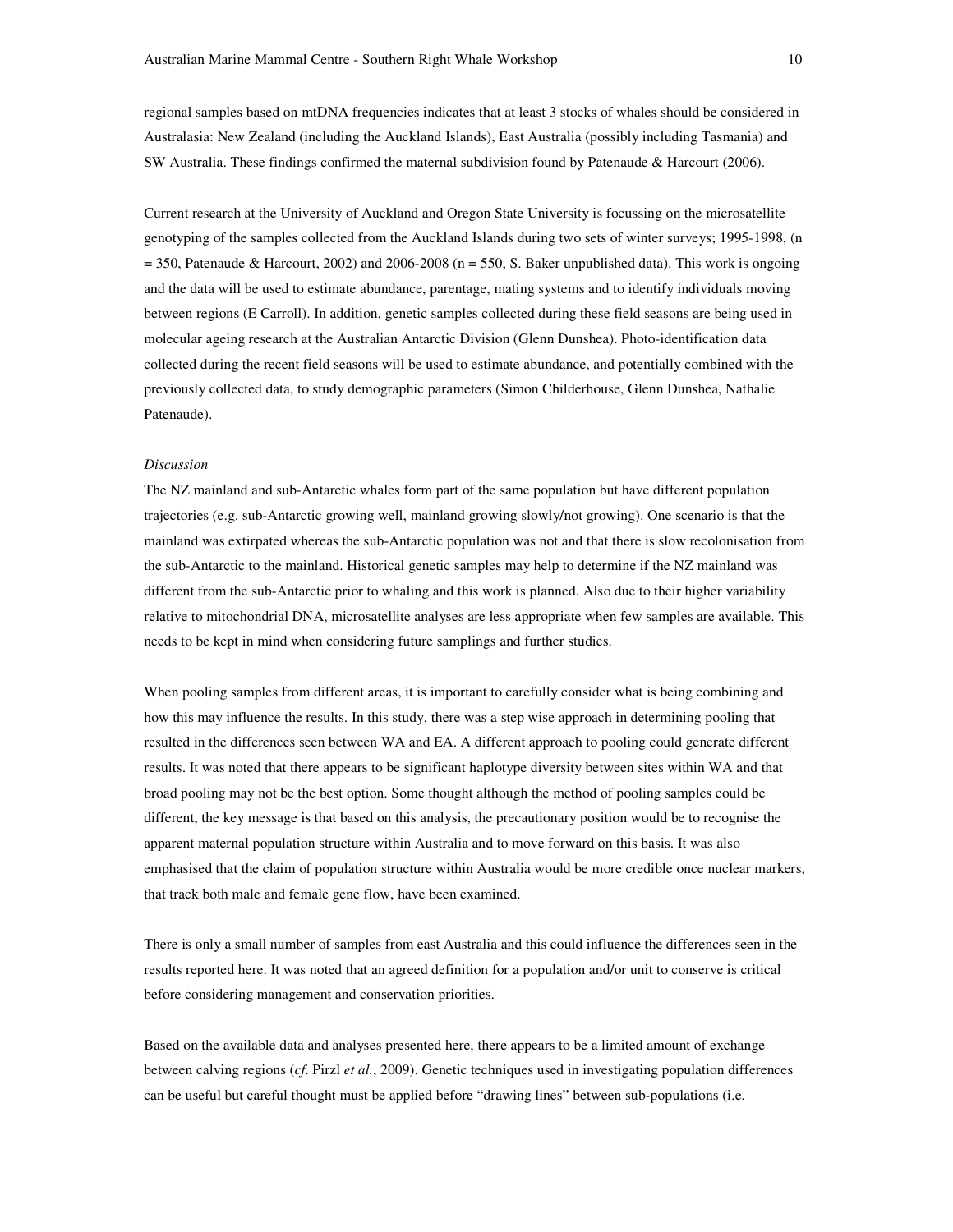determining management boundaries from significant F<sub>st</sub> values based on population boundaries set *apriori* may be misleading).

### **3. Management issues and current threats**

### *a. Overview presentation (Milena Rafic)*

A summary of Commonwealth management issues and priorities was presented. For southern right whales, the management issues that are of concern include seismic surveys; coastal development; whale watching (recreational and commercial); vessel collisions; and entanglements. Southern right whales are one of the two whale species listed as endangered and the small population that comes close inshore to breed and calve is subject to anthropogenic pressures from industries such as fishing, shipping and tourism. There are a number of priorities for the future for managers to better understand how to minimise impacts on southern right whales including:

- Need to know migration paths from/to important areas;
- Need to know if whales are utilising new/historic calving areas;
- Level of mortality entanglements/ship strikes; and,
- Maintain Commonwealth/State/researcher communication networks.

The Commonwealth Southern Right Whale Recovery Plan is being reviewed in 2010-2011 and outcomes from this meeting will be included in the review.

#### *Discussion*

There was a discussion of shipping patterns around Australia. A recent study by Patenaude reported over 45,000 port calls per year in Australian right whale habitat. This highlights the need to consider the potential impacts of shipping traffic as well as seismic activities; given that we know ship strike is a significant issue for other right whale populations. There are five records of ship strike for southern right whales in Australia that have been reported to the IWC and recorded in its ship strike database (Van Waerebeek & Leaper, 2007). However there are known gaps in reporting and these reports should be considered a minimum. It would be useful to develop reporting requirements that can be used to establish the magnitude of the issue. With respect to the Recovery Plan, it is important to consider the scale that we are interested in managing (e.g. most of the Australian population of whales are in the west but the bulk of shipping is in the east). Considering scale is a fundamental consideration to determining management priorities; the EPBC Act, and therefore the Recovery Plan, considers the species as a whole in Australia and does not necessarily focus on sub-population recovery. The recently reviewed Rock Lobster Plan states that entanglement constitutes a low risk to right whales. There was no comment provided on this document by DEWHA but it would be useful to follow up.

# *b. SRWs and marine biogeographic planning (Zoe Cozens)*

DEWHA is developing marine bioregional plans under Section 176 of the Environment Protection and Biodiversity Conservation Act 1999 (EPBC Act) for five marine regions around Australia. These are the Southeast, South-west, North-west, North and East Marine Regions. The Environment Minister must have regard to a bioregional plan when making decisions under the EPBC Act in relation to matters that occur in areas covered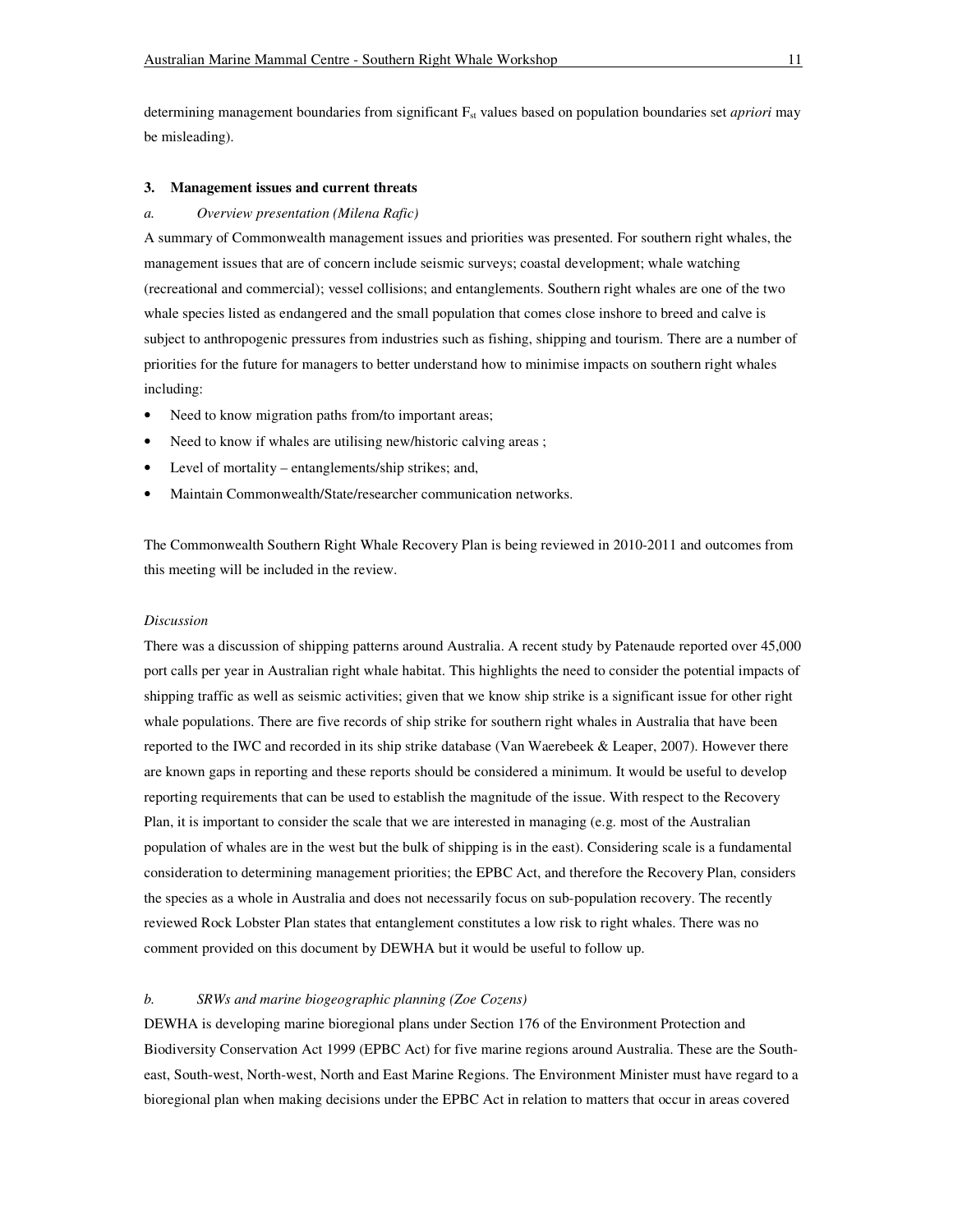by the plan. Marine bioregional planning will also deliver on the Government's national and international commitments to develop a representative system of Marine Protected Areas (MPAs) in Commonwealth waters.

Marine bioregional plans will focus on DEWHA's responsibility to conserve marine biodiversity. They will identify conservation values and set conservation priorities for the region's Commonwealth marine environment. To fulfil this objective, a key focus of marine bioregional planning is the collection of spatial information about biologically important areas for protected species. This work will ensure that the Department has readily available and up to date spatial information on biologically important areas for all protected species.

Marine bioregional planning is most advanced in the South-west Marine Region, including the work on biologically important areas. To ensure that the information collected is as accurate as possible DEWHA has sought expert opinion. In collecting information on biologically important areas we have explicitly differentiated between known biologically important areas and areas that are likely to be, or possibly are, important for protected species. We use specific definitions and criteria for describing biologically important areas and have collected reference information about the areas mapped. The process has included expert validation of mapped areas and peer review to ensure that the information collected is as accurate and comprehensive as possible.

Initial work by Rebecca Pirzl on biologically important areas for right whales in State waters adjacent to the South-west Marine Region has defined narrow coastal calving areas (including potential future calving habitats). Further questions of interest for marine bioregional planning in the South-west Marine Region include:

• Do these calving areas extend into Commonwealth waters?

What do we know of the behaviour of southern right whales in the areas surrounding the calving areas?

What do we know of the migratory routes followed by southern right whales to and from calving areas? Are they known to rest/feed on route?

• How are biologically important areas going to change/expand as the species continues to recover? The work is due to be completed later in 2009, and outcomes will be included in the Draft Marine Bioregional Plan for the South-west, due for release at the end of 2009.

#### *Discussion*

The information collected is peer reviewed by as many experts as possible to ensure that it represents the most up to date information. It is also important to continue to update the information as new data becomes available. Generally there is good integration between State and Commonwealth authorities. There are plans for developing marine biogeographic planning data maps for whales in WA. The setting of soft boundaries and buffer zones on maps is critical as users tend to interpret hard boundaries (e.g. lines on maps) as meaning anything outside the line is OK. Migratory routes are unknown but will be included as information becomes available in the future.

#### *c. Seismic surveys (Meredith Hutchison)*

In October 2008, the latest version of the seismic guidelines was released (EPBC Act Policy Statement 2.1 – Interaction between offshore seismic exploration and whales, September 2008). Scientific uncertainty regarding seismic/whale interaction remains an issue, and the Department is convening a workshop in April 2009 to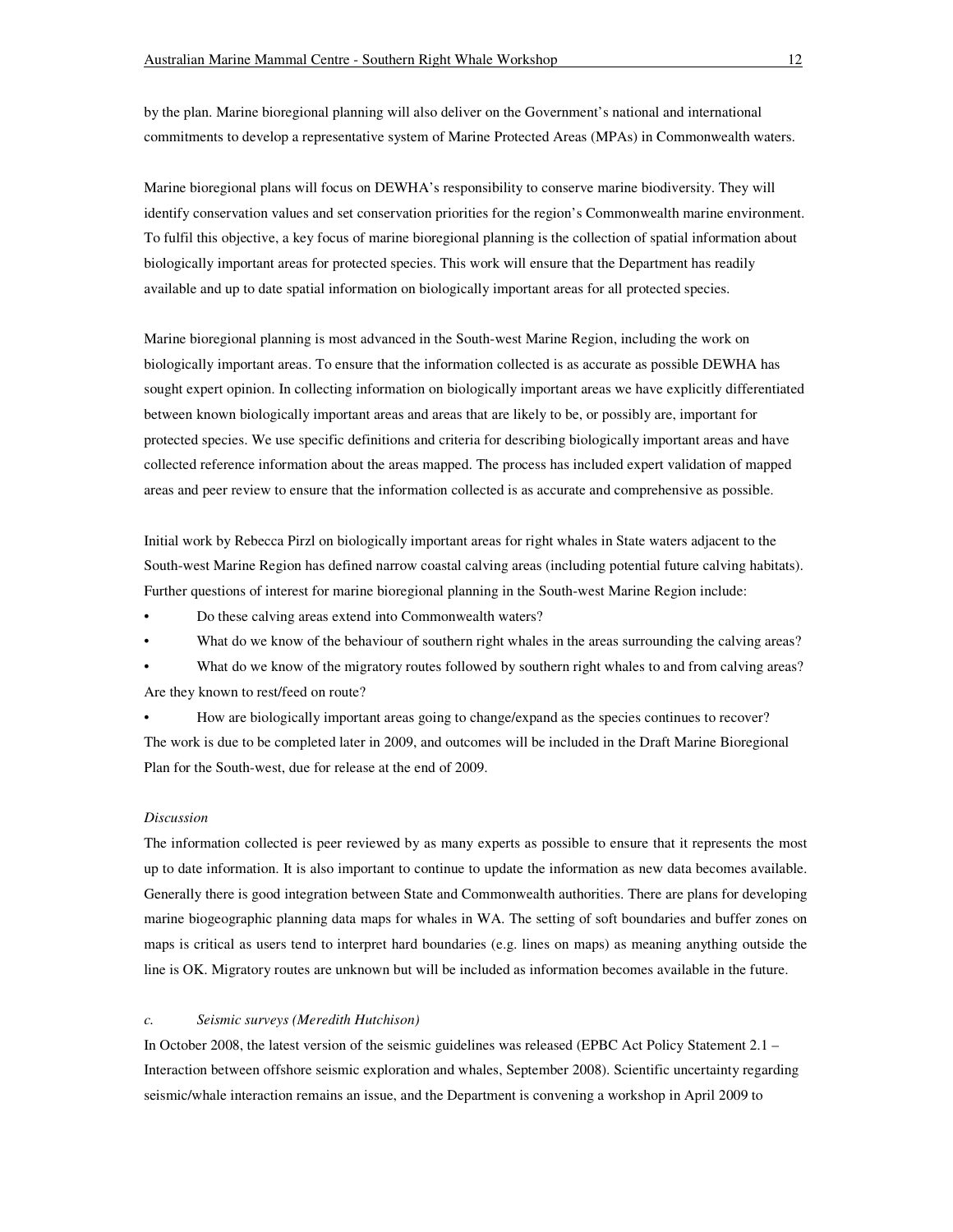determine priority research needs and develop a forward research plan. Under the EPBC Act, approval is required if an action is likely to have significant impact on matters of National Environmental Significance, which includes threatened and migratory species, and the Commonwealth marine environment. Seismic surveys referred under the EPBC Act are assessed in accordance with the seismic guidelines. Specific considerations when assessing potential impacts of seismic exploration on southern right whales include the timing and extent of the survey, and the distance of seismic acquisition from coastal areas, including potential and known calving grounds. Acoustic modelling of received sound levels has proven to be a useful tool to assist in developing

management measures that will reduce the likelihood of a significant impact on southern right whales.

#### *Discussion*

Acoustic modelling was used in a recent seismic survey assessment to assess the received sound levels from the seismic survey on potential southern right whale habitat The proposed survey was not located near any known calving grounds, however there was little information regarding the distribution of southern right whales in the area. The EPBC Act provides for a precautionary approach to be taken in the absence of complete scientific certainty. In this instance modelling of the seismic sound source was considered alongside previous research on physical and behavioural responses of baleen whales to various sound levels. The received sound levels from the survey were determined to be below the level likely to result in physical impacts. Research on the behavioural response of baleen whales to seismic sounds indicated that significant behavioural responses were unlikely if the received sound level was below 140dB re  $1\mu$ Pa. The exception was migrating Bowhead whales, which exhibit behavioural responses at received levels as low as 110dB re 1µPa and at distances up to 20km from a seismic source (Southall et al., 2007). Given that there were no known calving or resting areas in the vicinity of the seismic survey, and the short duration of the seismic survey, it was considered unlikely that the survey would result in a significant impact to the southern right whale, provided the survey was undertaken with additional management measures developed in accordance with the seismic guidelines. The seismic guidelines are not designed to prevent all behavioural changes, and rely on whales avoiding the sound source as part of the standard mitigation measures. While behavioural changes near important breeding/calving/feeding/resting areas are acknowledged as potentially significant to the species, there is a reduced significance regarding unconstrained migration paths.

The timeframe for responding to a referral under the EPBC Act is statutory and is very short (20 business days). Advice on the referral is initially sought from within DEWHA, in addition to requesting comments from the public and relevant Commonwealth and State agencies. If necessary, additional information may be requested from the proponent, which may require them to seek external expertise

## *d. Entanglement (Cath Kemper)*

A recent publication in the Journal of Cetacean Research and Management (Kemper et al., 2008) summarizes 44 records of mortalities and human interactions in Australia from 1950 to 2006. One of the difficulties in assessing cause of death for these events was that in no case of mortality was a necropsy carried that might help determine cause of death. This meant that only obvious causes were able to be determined, for example injuries sustained during vessel strikes or when gear was found on the animal indicating an entanglement. Although it is difficult to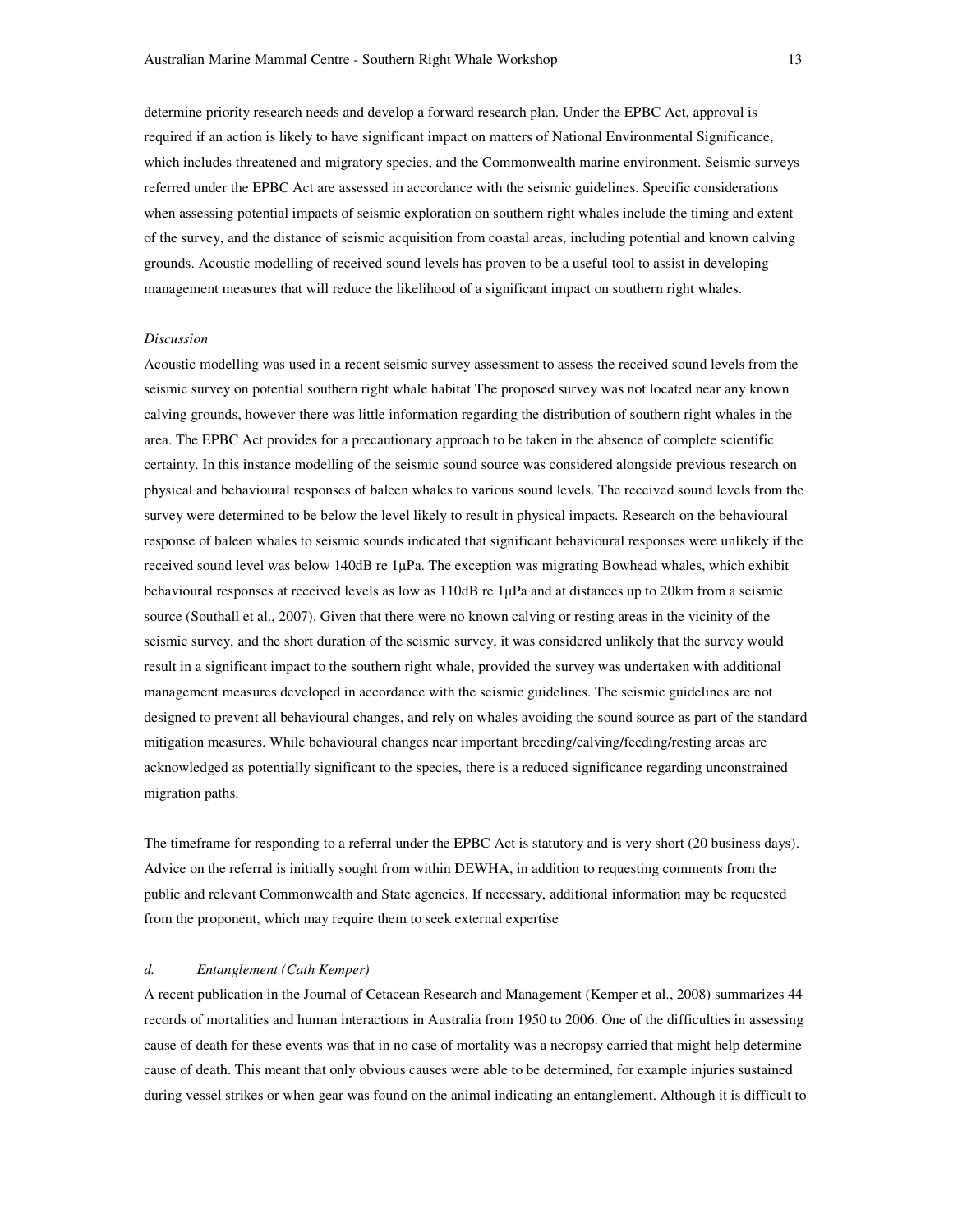make funds available for sporadic events, such as large whale mortalities, the case needs to be made that it is important that these events are monitored to the best possible standard. More calves than non-calves were recorded with most of the former being considered 'natural' mortality. The number of mortalities, non-fatal entanglements and vessel collisions appeared to be increasing with 22 being recorded during 1997-2006 (about 2/year). Many of the entanglements were in gear related to lines used in crustacean fishing. Only one event (nonfatal) was recorded involving aquaculture (a fish farm in Tasmania) but this type of interaction is likely to increase as whale numbers and aquaculture increase in southern Australia. A comparison with data from other right whale populations showed that Australia and South Africa have fewer anthropogenic interactions than the NW Atlantic but that within that category entanglements were slightly higher and vessel collisions lower than the northern hemisphere.

#### *Discussion*

The study combined strikes from large (e.g. ferries) and small vessel collisions but there are reports from all sizes of vessels. It would be more appropriate to use 'vessel-strike' rather than 'ship-strike', which implies that it is only large vessels when that is not the case. There were few data available on the sex of struck individuals but it was provided where available. It may be possible to investigate trends in vessel strike marks from individuals using photo-identification catalogues (e.g. BigFish provides a facility to record detailed marks and scars and to search catalogues on these criteria) and this work is being considered for the future. Southern right whales float for a period when dead, and it was questioned whether this would increase the chance of detection. There is considerable information about this from the North-west Atlantic where it is known that not all dead whales are seen. It is logical to assume that it is more likely that whales killed inshore will be seen than whales killed offshore.

## *e. Aquaculture (Cath Kemper)*

See *Entanglement*.

## *f. Mitigation of threats, relative priorities and data requirements (general discussion)*

There was a general discussion of relative priorities and data requirements. It was **agreed** that it would be useful to examine the cumulative effect of all impacts, rather than dealing with single impacts in isolation. Such a study should also distinguish between short and long term impacts. It was also noted that whenever possible the magnitude of any impacts should be considered on a case by case basis rather than through generic studies applied over all impact-types in all areas.

Similarly, determining what is a threat and their cumulative impact will vary between the southwest (e.g. larger population, fewer threats) and SE (e.g. smaller population, more threats) southern right whale populations.

Data deficiency when considering impacts must be carefully considered as for some impacts it may not be possible to ever get definitive results. In some cases it may be better to deploy resources into areas where we can improve our understanding rather than putting more resources into questions that cannot be answered.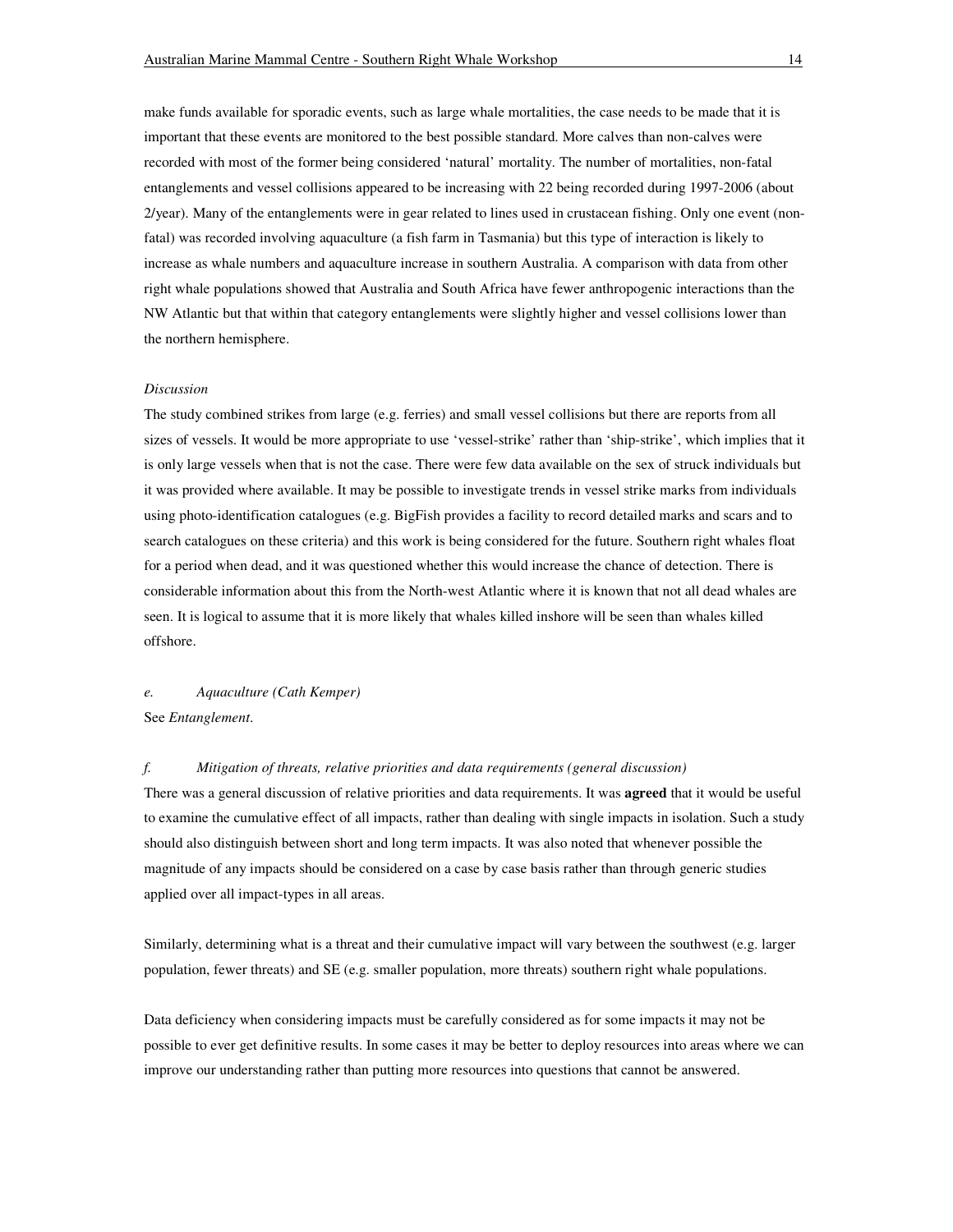Other noise effects, including ongoing noise sources, should be considered (e.g. drilling, marine turbines) as well as simply direct sources (e.g. seismic activities). Another potential source of impact that has not been considered is influence of sub-sea power cables on cetaceans (e.g. recent work on satellite tagging of pilot whales in Tasmania). There is also an increase in renewable power marine projects that could pose a threat. It was noted that a new pipeline planned for the Otway Basin that may impact on southern right whales.

Another issue that requires more consideration is prey depletion and its potential impacts on right whales.

## **4. AMMC Research funding mechanisms and priorities - process only**

*a. 2009 AMMC funding guidelines for Southern Right Whale (SRW) projects (Renata Robertson)*  A summary of the process and timeline of 2009 AMMC applications was presented:

- The Minister announced funding for the AMMC in December 2008
- Applications opened in January 2009
- Applications close late March 2009
- Assessment of applications by reviewers, scientific committee and advisory committee to be completed by the end of August 2009
- Applicants to be advised of application status in September 2009

With respect to this workshop the timeframe for applications this year is very tight. This is a result of internal Government process that is beyond the control of the AMMC. A concern was raised that the timeframe does not make it feasible for funding field work this year as the decision about funding will come after the SRW season. It may be useful to consider an interim arrangement for this year and then to encourage applicants to apply for projects a year in advance to cope with the timeframe. This year it is possible to apply for multi-year studies which will greatly improve the process.

It was noted that although this meeting may identify research priorities for southern right whales in Australia all grant applications addressing these priorities will be assessed based on the quality and need for the specific science proposed, the scientific history and productivity of the research team, value for money, and the relative priority of the proposed science relative to other marine mammal research needs.

# **5. AMMC satellite tagging (Mike Double)**

Data were presented on sixteen humpback whales that were tagged off Eden, NSW in October 2008. These tagged lasted an average of 55 days and tracked some individuals over 5000km to their Antarctic feeding grounds. The maximum longevity for these tags was 156 days.

# **6. AMMC new policy proposal (Mike Double)**

A summary was presented on the new funding allocated by the Federal Government to a New Policy Proposal (NPP) on non-lethal whale research. The majority of the funding in NPP will be directed towards promoting conservation and non-lethal research within the International Whaling Commission, this funding will also be used to expand the annual AMMC grant scheme to \$1.5M for the next five years and fund three new three-year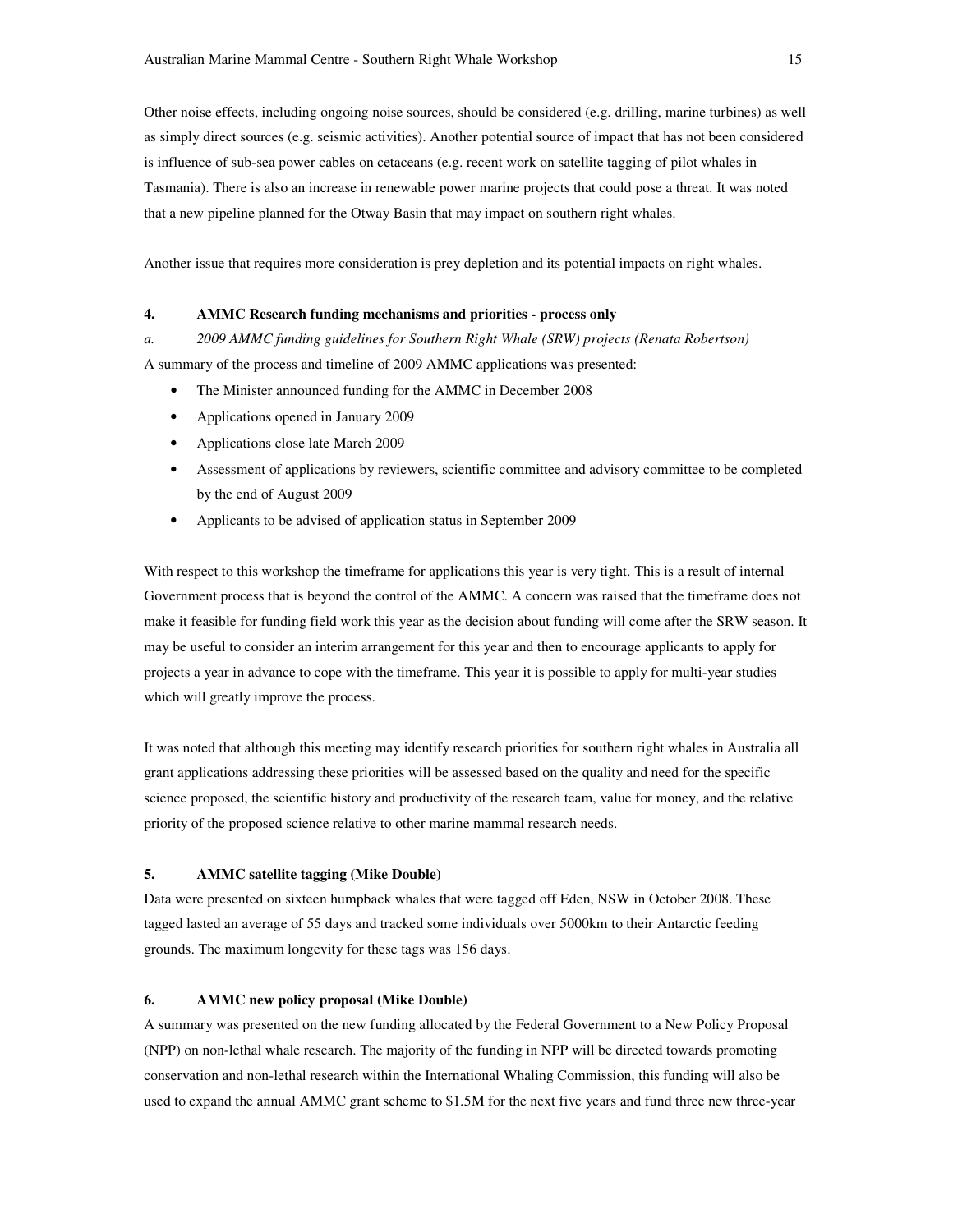postdoctoral positions. It was noted that the Government decided to bring forward \$6M of the NPP to fund research initiatives within the 2008/09 financial year.

#### *Discussion*

While noting that significant new funds are being made available through the AMMC grant scheme, it was suggested that other funds would be allocated to projects without the same scrutiny that the grant applications receive. In response it was noted that the NPP, put forward by AMMC in conjunction with the Marine Division of DEWHA, included a carefully considered five year plan which aimed to address the Australian government's marine mammal policy priorities. Although the AMMC grant scheme received continued support, other priority policies within the proposal were also allocated funding. These initiatives, managed within the Marine and Antarctic Divisions will receive both internal and public scrutiny. It was also noted that significant proportion of the funds will be allocated to international initiatives within the IWC where the IWC Scientific Committee and independent review panels will scrutinise the proposed initiatives and their final outcomes.

#### **7. Objectives, methods and priorities for future research**

### *a. Abundance and trends*

In WA/SA, data on abundance and trends come from aerial surveys along the coast between Cape Leeuwin and Ceduna which combine counts of whales with photo-identification, and shore based photo-identification from the HOB. The overall trend in total southern right whale numbers in Australia has shown a steady rate of increase over time. Confidence limits on current estimates of this rate of increase are quite large but further analyses are likely to be able to reduce these.

Numbers in SE Australia remain low, with no clear estimates of trend.

Objectives for monitoring abundance and trends for the WA/SA calving grounds include: (i) understanding population dynamics in relation to density dependence and historic numbers (e.g. determine when the population may approach *K*) and (ii) investigating the effects of environmental variability on population dynamics.

There is a long time series of annual aerial surveys but there may be options for less frequent surveys. To assess the ability of data collected at different survey intervals to contribute to the two objectives above, some form of modelling exercise is needed. It was noted that in relation to objective (i), it is likely that longer survey intervals could still allow useful data to be collected. However, investigating the effects of environmental variability would be compromised by gaps in the time series. Modelling studies could be developed to investigate the implications of different survey intervals on the precision of estimates. Given the expectation that analysis objectives might be compromised by gaps in the time series, the workshop **recommended** that all efforts should be made to continue the long-term count and photo-identification series in the forthcoming season i.e. in 2009. The need for annual surveys could then be reviewed for subsequent seasons in the light of the modelling results.

There has been an observed similarity in annual calf production between different calving areas and there was some discussion as to whether a single area such as the HOB could be taken as representative of the whole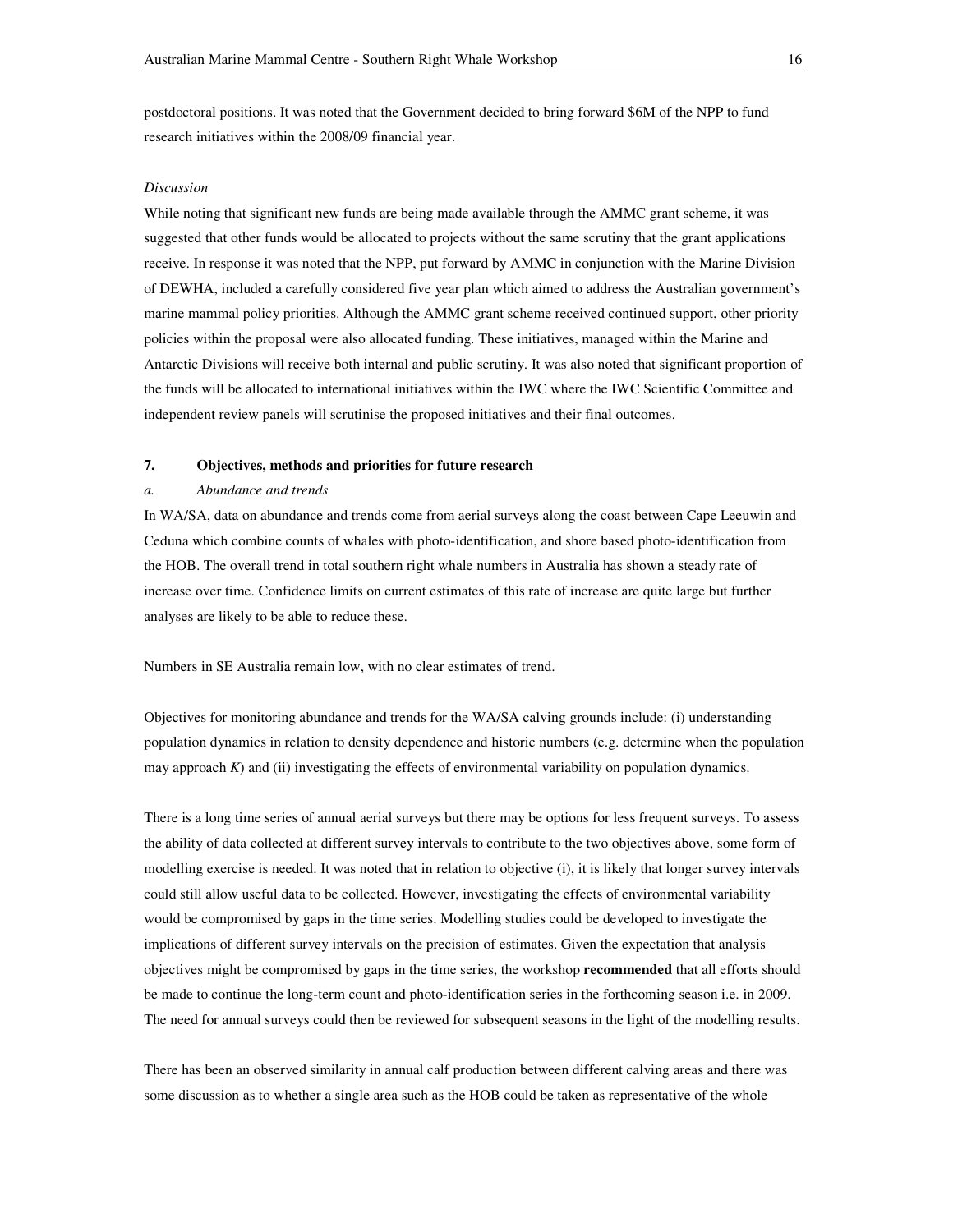population. It was **agreed** that the relationship between different areas should be further investigated before any changes are introduced in data collection methods that might restrict the ability to examine environmental effects for the population as a whole. It was noted that work using genetic markers and stable isotopes in southern right whales in the SW Atlantic has shown maternally inherited fidelity to feeding grounds (Valenzuela *et al.*, 2009). If whales from different calving grounds predominantly used different feeding grounds then the effects of environmental variability may be different across calving grounds.

The two basic sources of data from the WA/SA region include total counts of mothers and calves and reproductive histories of individual females. Previous analyses relating southern right whale data from Australia (Pirzl et al., 2008) with environmental data have used both sources of information. It was noted, however, that the study in the SW Atlantic that found relationships between climate and southern right whale breeding success (Leaper et al., 2006) only used individual reproductive histories.

The workshop discussed mark-recapture estimates of total abundance of breeding females based on photoidentification on the calving grounds. This has not yet been attempted and there may be complications related to whale movements between calving areas and heterogeneity in capture probability. The potential for markrecapture estimates could be assessed by a preliminary analysis.

Data to estimate abundance in SE Australia are more sparse. Systematic aerial surveys were flown between 1991 and 1993 but there has been no dedicated survey effort since then. Given the low probability of sighting animals, the workshop considered that aerial surveys in response to reported sightings would be more informative than planned surveys. This has proven successful in the past. For example, 33 flights were flown in 1995 in response to reported sightings and 29 of these were successful in sighting southern right whales. It was noted that markrecapture works especially well for small populations and that a concentrated photo-id effort based on a sightings reporting network could allow sufficient images to be collected over a few years. This effort would not need to be continuous but could be repeated every few years.

There is still some uncertainty regarding historic southern right whale abundance and what might be considered as *K*. Further analyses reviewing catch data and incorporating these into models appear likely to suggest that the population may be more depleted relative to historic numbers than previously thought. A two stock model may also be appropriate.

*b. Habitat, movement and migration including linkages between breeding and feeding areas*  The priority in terms of studying habitat is to investigate human factors that affect southern right whales. Although rates of entanglement and vessel collision appear lower for Australian right whale populations than elsewhere, there have been at least four reports of collisions in recent years and it is inevitable that not all collisions are reported. Underwater noise from seismic surveys may also compromise right whale habitat although effects have not been quantified. A particular concern with respect to seismic was that there may be effects on migrating animals from small populations that compromise the ability to aggregate in reproductive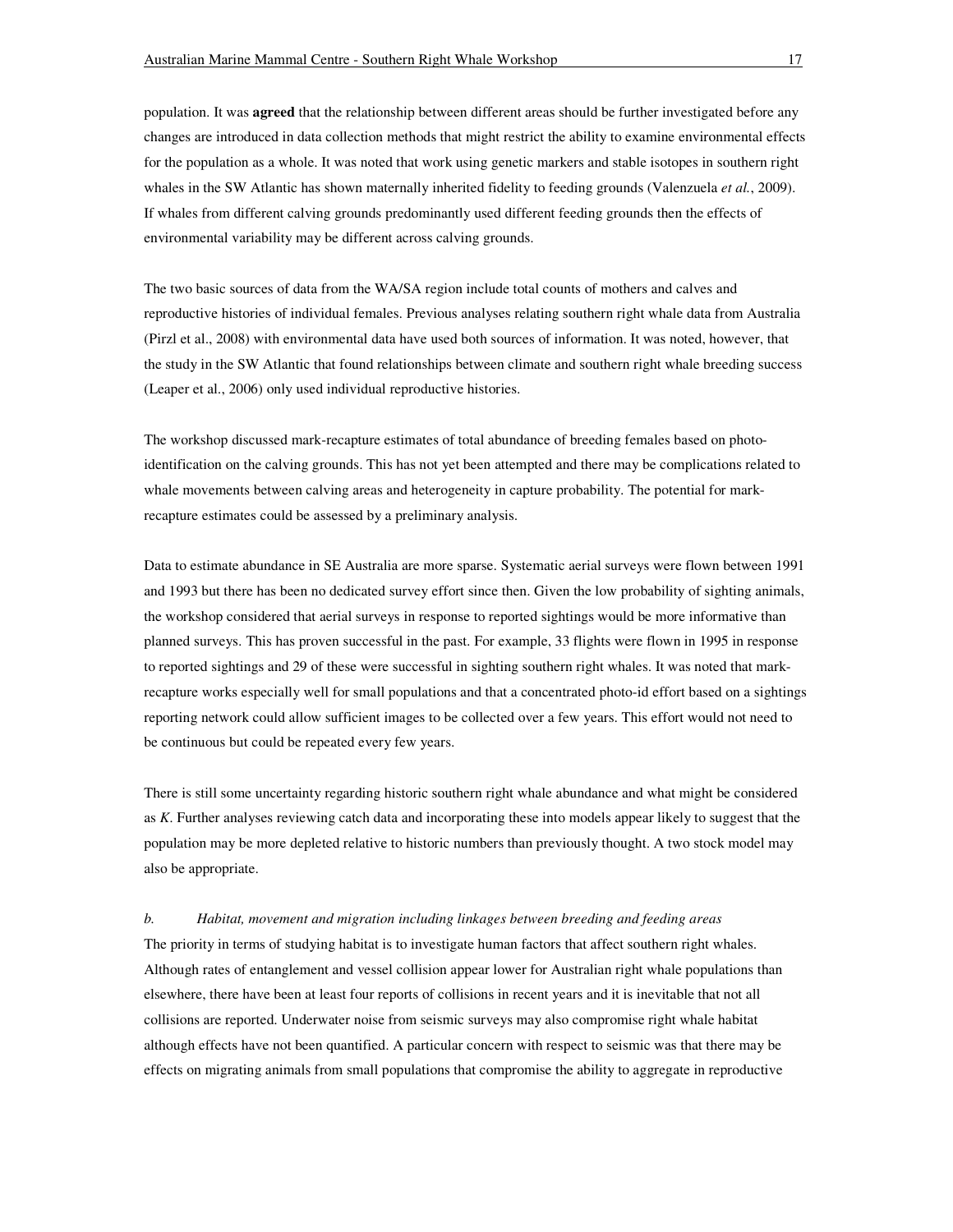areas. It is also important to understand the likely sound exposure levels of southern right whales on calving grounds from off-shore seismic surveys, given the complex acoustic propagation conditions in shallow waters.

There are limited data on southern right whale distribution outside known calving areas, including patterns of migration and feeding areas. Satellite telemetry offers clear potential to gather such data, but potential risks to individuals need careful consideration when attaching devices to this (and other) species. Thus there is a need to resight tagged individuals in order to assess any negative effects. Ideally tagged animals should be resighted within a few weeks of attachment and subsequently have a high chance of being resighted over several years. The workshop noted that attaching tags to whales off WA could provide the best opportunities for resights to assess the effects of tagging. However, the major threats to right whales, and hence priority data for management initiatives, are in eastern Australia. It was also suggested that tagging whales which appeared to be on a northbound migration off the coast of Tasmania might be particularly informative in relation to threats within the Bass Strait, as well as allowing appropriate opportunities for resighting individuals and thus enabling short and medium term assessments of instrument attachment.

New telemetry techniques are under development, and in particular the potential for long-term acoustic tags similar to that used in fish was noted. In some areas, suitable networks of acoustic receivers may already be in place for fish studies, but these technologies are not yet available for whales.

Studies of stable isotopes in baleen have been used to identify diet and feeding areas at broad spatial scales and the workshop noted a growing body of isotope work in the Southern Ocean. New developments should allow isotope analyses from biopsy samples.

## *c. Connectivity and population genetics*

Initial genetic studies based on limited sample sizes have indicated that there may be more than one 'Australian' population of southern right whales. These analyses suggested that animals in SE Australia may group closer to animals in New Zealand than to WA/SA. It was noted that greater sample sizes were needed for more robust analyses, with a priority for biopsy samples from SE Australia. The workshop **recommended** that genetic markers should be extended to include nuclear markers and it was noted that y-chromosome markers may be more informative about population structure. It is critical that the suites of markers are comparable across all areas. It was also noted that genetics doesn't provide all the information on population structure that is relevant to conservation. Small scale movements and site fidelity are also important factors in conserving the range and abundance of the species.

### *d. Life history parameters*

Long-term photo-identification datasets can provide data on life-history parameters as discussed in 7(a). The modelling studies recommended in 7(a) would also help estimate the variance in estimates of life-history parameters, and how this might be affected by annual survey effort.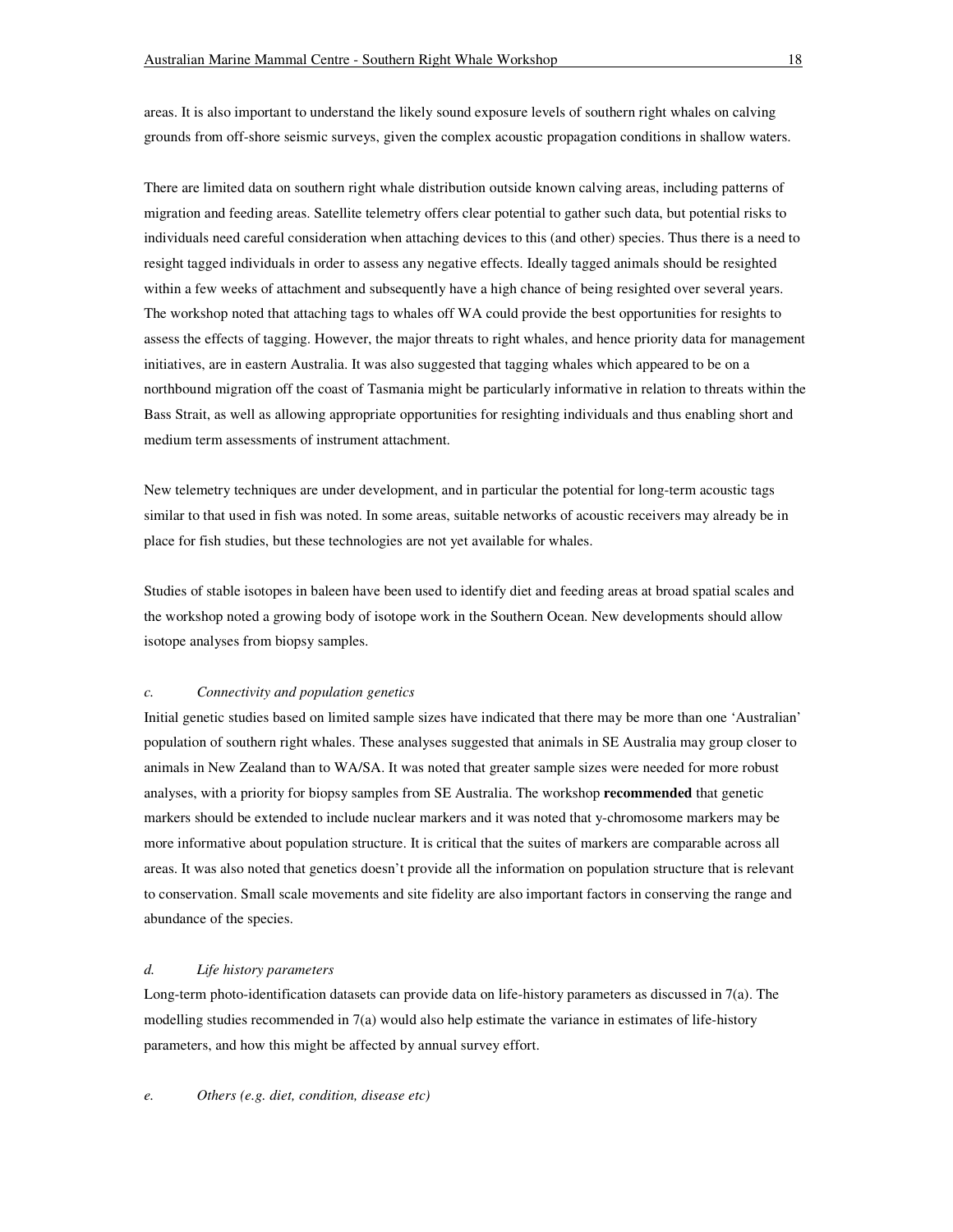Photo-identification studies in other regions have been used to assess the health of the population by examining scars from entanglement and vessel collisions. High resolution images can also be used to investigate skin diseases such as ulcers. Scarring rates in Australian populations are much lower than other populations. The workshop noted the amount of information that could be obtained from stranded carcasses and **recommended** full necropsies wherever possible. Archiving of tissue samples also needs careful consideration.

#### **See also Item 9 for further discussion on Research Priorities.**

### **8. Datasets and data management**

#### *a. Type of datasets*

Annex C provides a summary of southern right whale research in Australia and includes details of data sets and data holders. Such information be useful for addressing matters such as Commonwealth Referrals.

### *Discussion*

It was noted that there is a noticeable gap in Annex C - records from other Museums (including Taronga Zoo). There are also other photo-identification collections that are have not been captured here. East Australian southern right whale sighting data can be found in the NSW wildlife Atlas (*Action: Fiona to provide metadata summary from NSW*). West Australian entanglement data are also not present (*Action: Holly to approach Doug Coughran*). Callosity samples are held by Rob Harcourt and Cath Kemper.

# *b. Current distribution, form, scope and management of datasets*

See Annex C.

# *c. Consideration of the potential benefits and pitfalls of an integrated and centralised database for sightings data*

There are plans to coordinate and integrate cetacean sighting records from State and Commonwealth authorities. Such databases are being developed by the AMMC who will coordinate the data on behalf of the data holders. The expectation is that the contributed data will remain the property of the data owners and access will subject to the conditions set by the data holders.

At a recent State and Commonwealth workshop a centralised database was discussed, and the idea was positively received. One comment was that it needs to include data on absence rather than just presence as this is key in understanding distributions. This would include data on survey coverage as well as sightings. The database will include opportunistic (e.g. sightings from the public, tourist operators, fisherman) and systematic sighting data (e.g. dedicated land, sea and aerial surveys). It was suggested that there is an existing international source of marine sighting data, OBIS that can be used but it was noted that the AAD data centre already feeds into the OBIS database and therefore any open access marine mammal sighting data would be uploaded into OBIS. Data quality and control will be critical to the success of any database and there are provisions for this in the AAD database that is being developed. A record is considered an event and that can be used to include many forms of data including sightings photo-ID, strandings and entanglements. The database will build on existing databases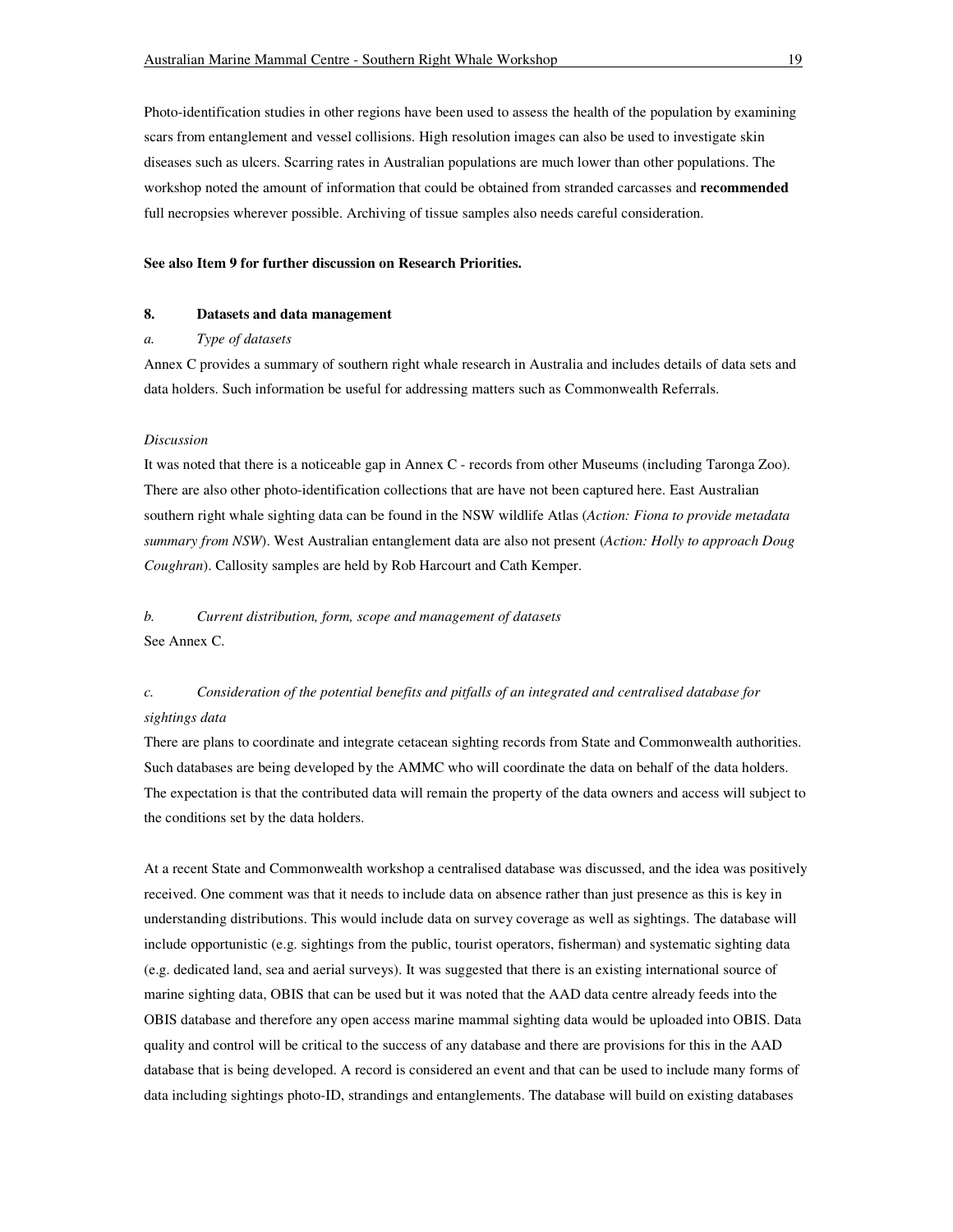held by State and Commonwealth. There was general agreement that such a database would be appropriate for southern right whales.

# *d. Consideration of the potential benefits and pitfalls of an integrated and centralised database for photoidentification data*

The North Atlantic Right Whale Catalogue run by the NARW Consortium is one example of a centralised photoidentification catalogue. It is run like along the lines of a Charitable Trust with a board that oversees the operation of the Catalogue. People submit images and data to the Catalogue and sign a data sharing agreement. This is an open, web based system that is run and managed by a group of people employed to do so.

Any centralised photo-identification catalogue would require centralised quality control and management, coupled with associated data sharing agreements. It would be accessible to everyone provided they sign an agreement and abide by it. Funding would be required for the establishment of such a database and also for ongoing IT support. Importantly, the host institution should have the necessary technical capacity to set up, maintain and further develop the database. The institution would also provide ongoing financial support – a userpays system is not sufficient (as discussed below). The web-based nature of the system would allow for flexible scrutiny and management of the database content. Additionally, it is important to facilitate regional substructure even though the data are centralised.

A separate but related issue is the security and archiving of the original data records. The South Australian Museum or National Archives would be good candidate institutions to receive such records.

The workshop **endorsed** the establishment of a centralised photo-identification catalogue.

It was suggested that the role of hosting a centralised catalogue could be undertaken by the SA Museum using the system developed by Rebecca Pirzl and Steve Burnell. Another possibility would be the AMMC that is already developing a national sightings database (see above) and has the necessary IT infrastructure and support. The AMMC has employed two applications developers to support the development of such databases. The AMMC however would not be looking to manage or scrutinise the data once the database infrastructure has been established. This would best be achieved by active southern right whale researchers.

Some members believed that it would be important for the host organisation to have links to the Commonwealth. An important consideration is ongoing funding to support the operation of the catalogue. It was highlighted that the National Ageing centre at the SA Museum now requires full cost recovery for the use of this facility; it would be important that this was not the case for the centralised catalogue.

The key questions in developing a proposed centralised catalogue are i) how much it would cost, ii) who would host it, iii) who would do the matching, iv) what is the process of inputting from other catalogues, and v) what ongoing infrastructure support is available.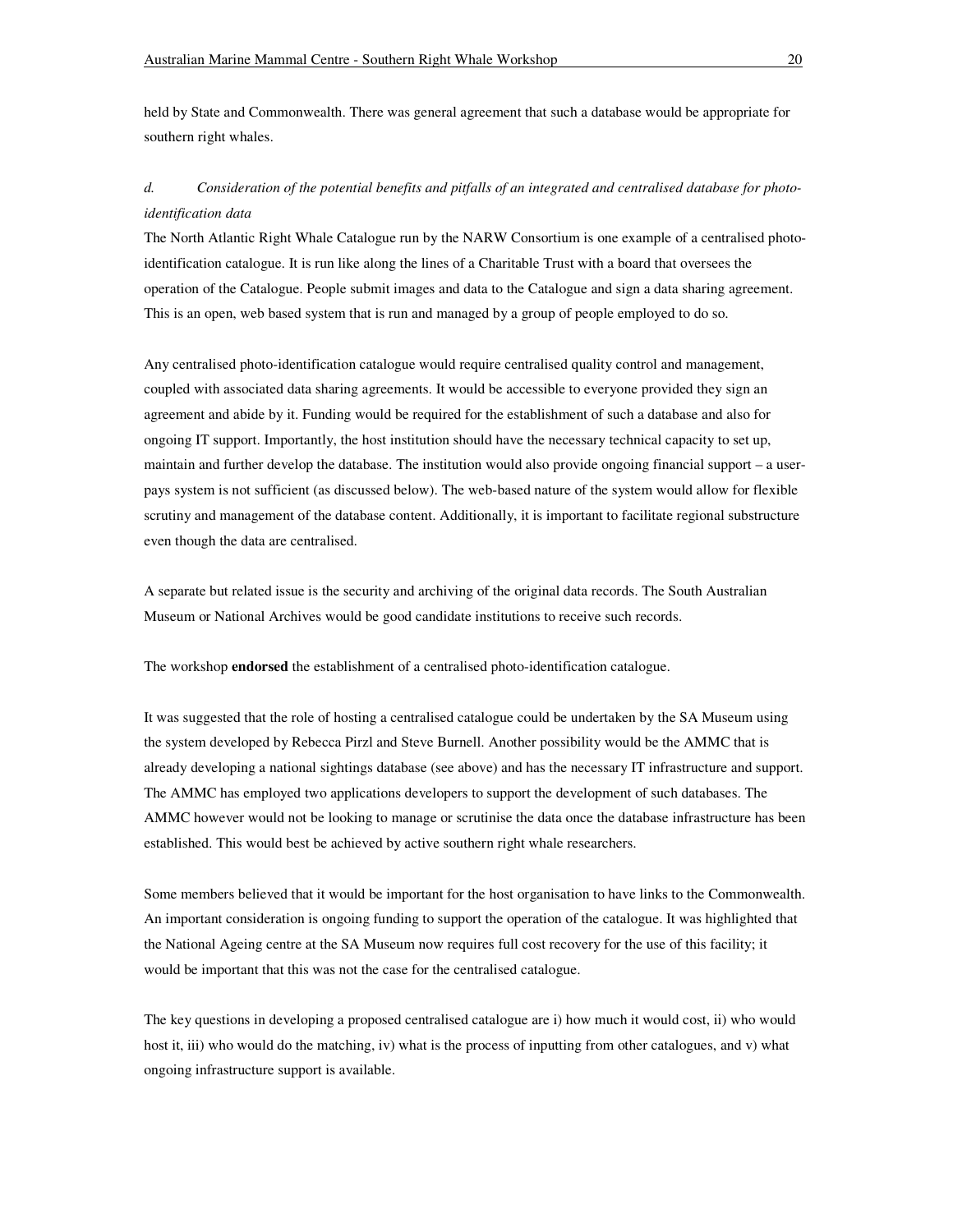It was suggested that a grant application for a SRW catalogue that was put forward to the AMMC Grant Scheme last year be revised and put forward again. It was noted that this application would be more favourable received if it was supported by all Australian data holders.

*e. Potential models and databases available to facilitate centralised data management and sharing*  See above for discussion of centralised databases.

Computer assisted matching systems within a centralised database were also discussed and there was general support for the BigFish approach of code-based matching. It was noted that a code-based system had been used successfully for the North Atlantic right whale catalogue for many years and that a code-based system had the advantage of being able to deal with both lateral and topside images.

It was stated that it was important to consider all systems before they are implemented in a centralised database. It was also noted that most catalogue users were familiar with the range of matching systems as they had been demonstrated at previous Australasian southern right whale matching workshops and/or had been used by various people present at the meeting. It was recognised that there is no internationally accepted/universal system in place at present.

Overseas collaborators (e.g. Vicky Rowntree) are keen to develop a global photo-identification system so that images can be shared easily. It was **agreed** that is would be desirable for any centralised Australian database and matching systems should be compatible with other international systems.

## **9. Priority southern right whale research for the 2009 round of the AMMC grants scheme**

The workshop identified and **agreed** the priority research needs for southern right whales in Australia as listed in Annex D. In particular, the workshop highlighted the need to:

- 1. undertake a modelling exercise to guide the frequency, nature and extent of future, long term, data series (Priority 1a, 1b & 2);
- 2. maintain existing, long term, data series until the modelling exercise is complete (Priority 1a & 2);
- 3. understand the structure and distribution of Australian southern right whale populations, and particularly, improve our understanding of the status of southern right whales in SE Australia (Priority 3 & 10); and,
- 4. improve our understanding of habitat utilisation, including feeding habitats and linkages between seasonal habitats (Priority 8, 9 & 10).

Central to all of these priorities, the participants highlighted the need for integrated, centralised, database(s) for sightings; and photo-identification data (Priority 11).

# **10. Report of the meeting – closing and posting**

It was **agreed** that the report of the workshop will be revised and agreed by email.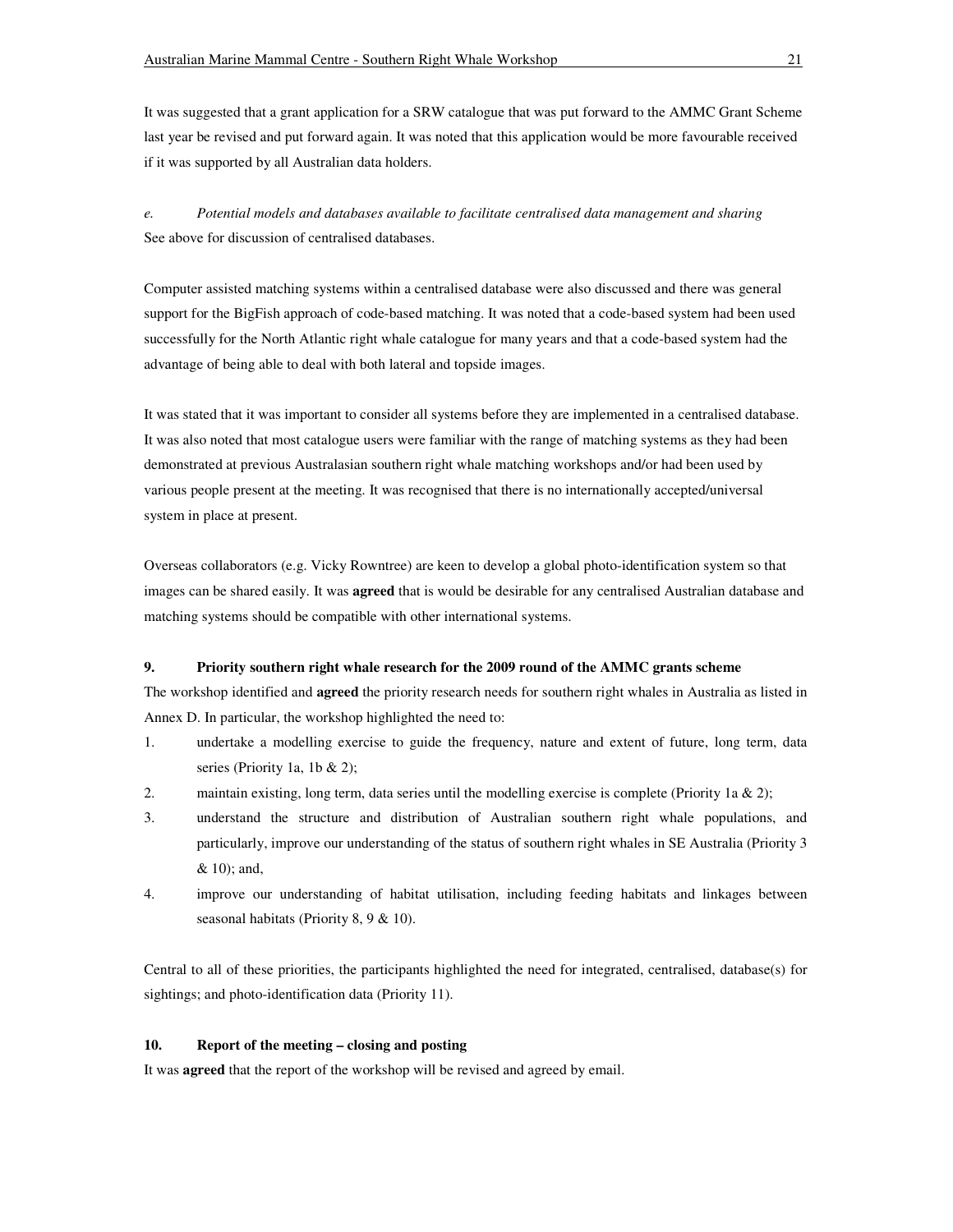## **11. Concluding remarks**

The Chair thanked Renata Robertson for her assistance in organising the meeting and Simon Childerhouse and Russell Leaper for rapporteuring. All the participants were thanked for their valuable contributions. The meeting thanked the Chair for his forbearance and skill in handling the meeting.

# **12. References**

- Baker, C.S., Patenaude, N.J., Bannister, J.L., Robins, J. and Kato, H. 1999. Distribution and diversity of mtDNA lineages among southern right whales (*Eubalaena australis*) from Australia and New Zealand. *Marine Biology*, 134: 1-7.
- Bannister, J.L. 2001. Status of southern right whales (*Eubalaena australis*) off Australia. *Journal of Cetacean Research and Management Special Issue*, 2: 103-110.
- Bannister, J.L. 2008 Population trend in right whales off southern Australia 1993-2007. 13pp. Paper SC/60/BRG14 presented to the IWC Scientific Committee, 2008 (unpublished).
- Burnell, S.R. 2008 Estimates of demographic population parameters of southern right whales off Australia. 8pp. Paper SC/60/BRG12 presented to the IWC Scientific Committee, 2008 (unpublished).
- Clapham, P. and Ivashchenko, Y. 2009. A Whale of a Deception. *Marine Fisheries Review*, 71.
- Environment Australia 2002 Report on the seminar/workshop on photo-identification comparison of Australasian right whales. Department of the Environment and Heritage, Canberra.
- Environment Australia 2004 Report of the workshop on photo-identification comparison of Australasian right whales. Department of the Environment and Heritage, Canberra.
- International Whaling Commission 2001. Report of the Workshop on the Comprehensive Assessment of Right Whales: A Worldwide Comparison. *Journal of Cetacean Research and Management Special Issue*, 2: 1-60.
- Kemper, C., Coughran, D., Warneke, R., Pirzl, R., Watson, M., Gales, R. and Gibbs, S. 2008. Southern right whale (*Eubalaena australis*) mortalities and human interactions in Australia, 1950-2006. *Journal of Cetacean Research and Management*, 10: 1-8.
- Leaper, R., Cooke, J., Trathan, P., Reid, K., Rowntree, V. and Payne, R. 2006. Global climate drives southern right whale (*Eubalaena australis*) population dynamics. *Biology Letters*, 2: 289-292.
- Patenaude, N.J. and Harcourt, R. 2002 Genetic stock identification of southern right whales off south-east Australia. Report to the Department of Environment and Heritage, 15 May 2002, 22p.
- Patenaude, N.J. and Harcourt, R. 2004 Preliminary evidence of stock differentiation within Australia's southern right whales. Report to the Department of Environment and Heritage, 7 April 2004, 11p.
- Patenaude, N.J. and Harcourt, R. 2006 Australia's southern right whales show stock differentiation. Report to the Department of Environment and Heritage, 28 Jan 2006. 13pp.
- Patenaude, N.J., Portway, V.A., Schaeff, C.M., Bannister, J.L., Best, P.B., Payne, R.S., Rowntree, V.J., Rivarola, M. and Baker, C.S. 2007. Mitochondrial DNA Diversity and Population Structure among Southern Right Whales (*Eubalaena australis*). *Journal of Heredity*: esm005.
- Pirzl, R. 2008 *Spatial ecology of E. australis: Habitat selection at multiple scales.*, Deakin University, .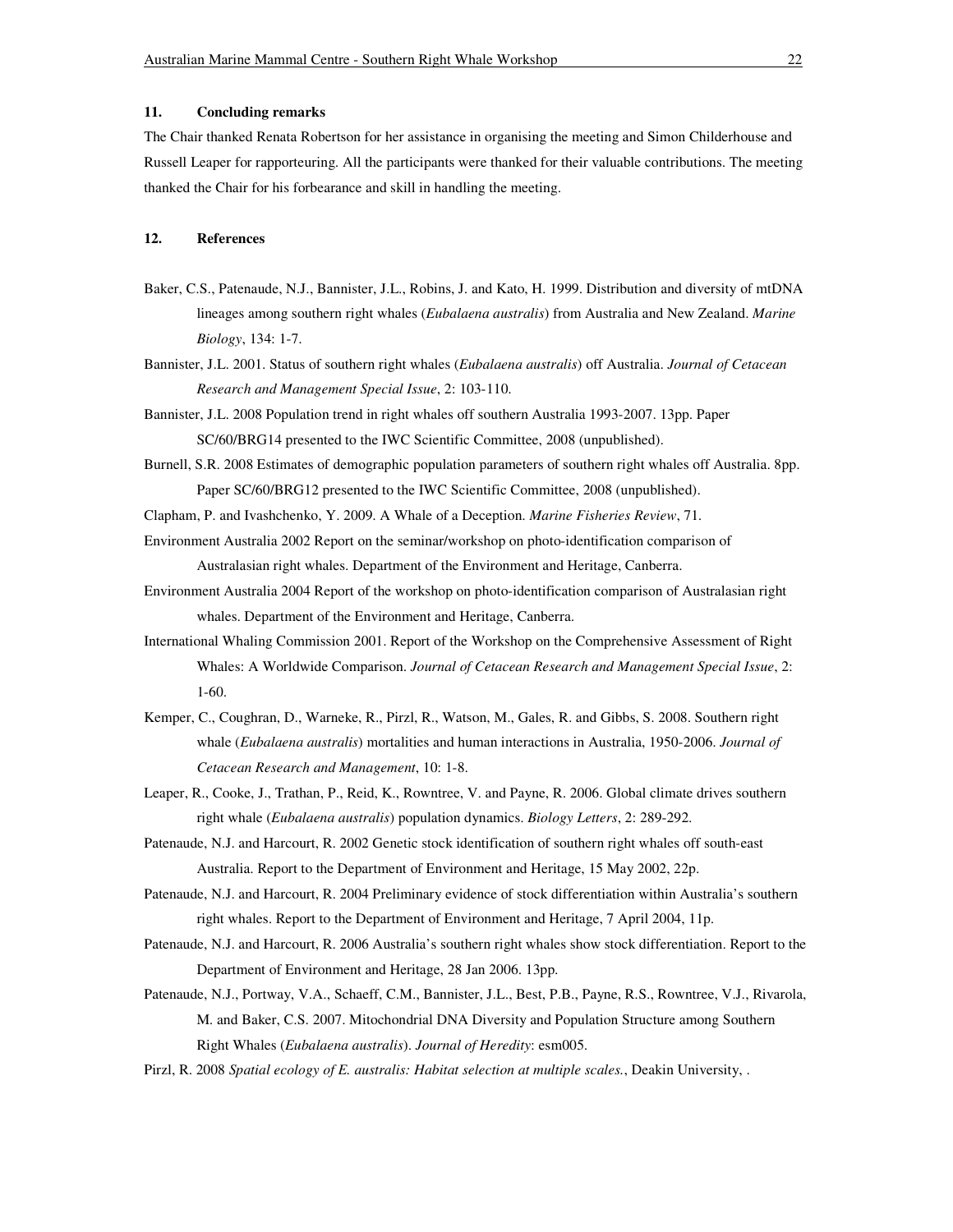- Pirzl, R., Lawton, K. and Murdoch, G. 2007 Development of a data management system for southern right whale monitoring at Head of Bight, South Australia. . Final Report to South Australian Department for Environment and Heritage, Adelaide (unpublished).
- Pirzl, R., Patenaude, N.J., S.Burnell and Bannister, J. 2009. Movements of southern right whales (*Eubalaena australis*) between Australian and subantarctic New Zealand populations. *Marine Mammal Science*, 25: 455-461.
- Pirzl, R., Thiele, D., Bannister, J. and Burnell., S. 2008 ENSO and SAM affect reproductive output in southern right whales. Attachment A. Report to the Department of Environment, Water, Heritage and the Arts (DEWHA).
- Southall, B.L., Bowles, A.E., Ellison, W.T., Finneran, J.J., Gentry, R.L., Greene, C.R.J., Kastak, D., Ketten, D.K., Miller, J.H., Nachtigall, P.E., Richardson, W.J., Thomas, J.A. and Tyack, P.L. 2007. Marine Mammal Noise Exposure Criteria: Initial Scientific Recommendations. *Aquatic Mammals,* , 33: 412- 522.
- Valenzuela, L.O., Sironi, M., Rowntree, V.J. and Seger, J. 2009. Isotopic and genetic evidence for culturally inherited site fidelity to feeding grounds in southern right whales (*Eubalaena australis*). *Molecular Ecology*, 18: 782-791.
- Van Waerebeek, K. and Leaper, R. 2007 Report from the IWC vessel strike Data Standardization Group. 6pp. Paper SC/59/BC12 presented to the IWC Scientific Committee, 2007 (unpublished).

Yablokov, A.V. 1994. Validity of Whaling Data. *Nature*, 367: 108.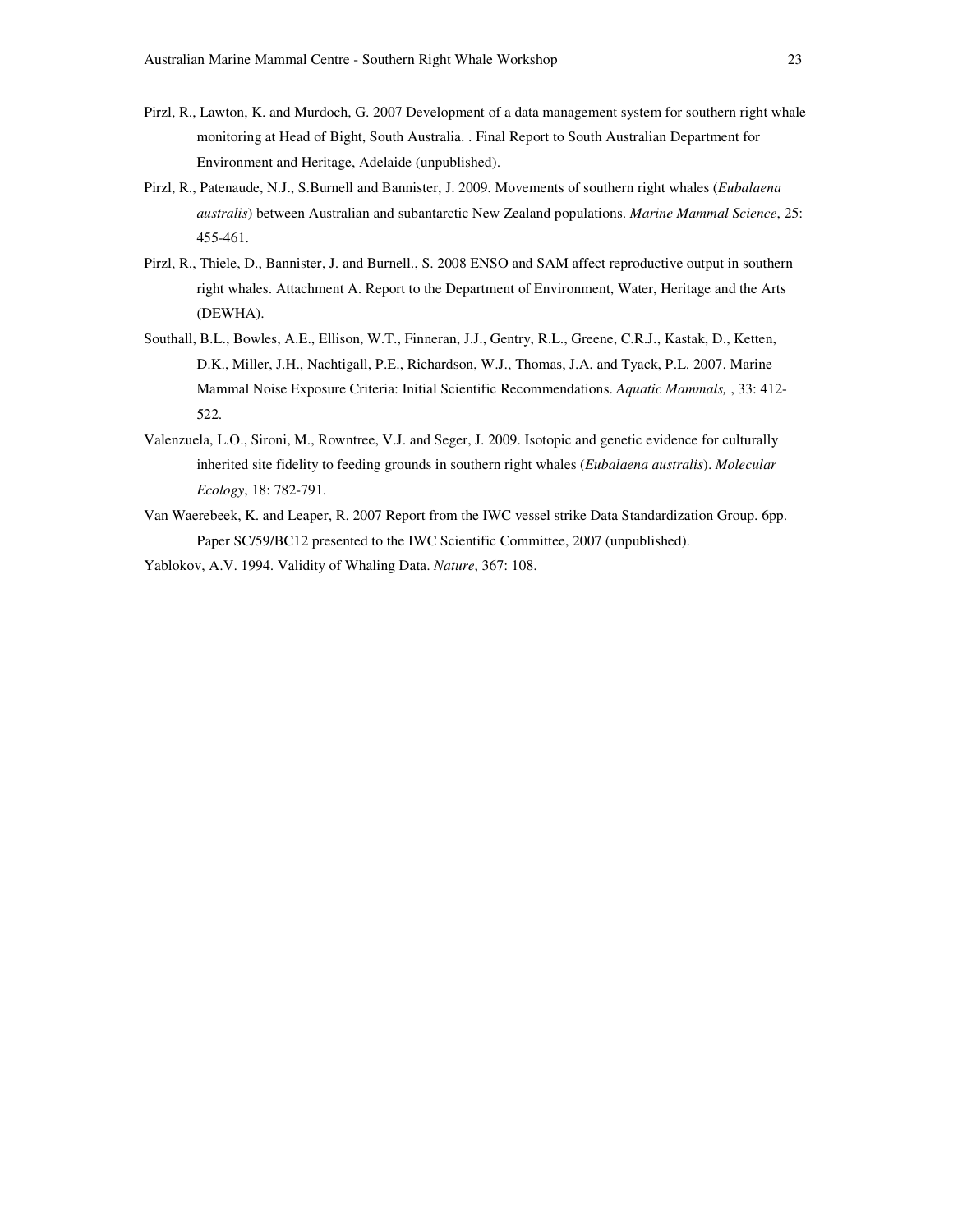# **ANNEX A – AGENDA**

- 1. Introductory items
	- a. Welcome and opening remarks
	- b. Introductions and apologies
	- c. Aims of the workshop
- 2. Presentations summarising past, current and planned research on Australasian southern right whales
	- a. Western Australia (John Bannister; 30-40 minutes)
	- b. South Australia (Steve Burnell; 30-40 minutes)
	- c. Victoria (Mandy Watson; 20-30 minutes)
	- d. Tasmania (Rosemary Gales, 20-30 minutes)
	- e. Eastern Australia (Rob Harcourt; 20 30 minutes)
	- f. Broad scale studies of habitat choice and the influence of climate on reproduction (Rebecca Pirzl; 20 - 30 minutes)
	- g. New Zealand and population genetics (Emma Carroll, 30-40 minutes)
- 3. Management issues and current threats
	- a. Overview presentation (Milena Rafic)
	- b. SRWs and marine bioregional planning (Zoe Cozens)
	- c. Seismic surveys (Meredith Hutchison)
	- d. Whale watching (Milena Rafic)
	- e. Entanglement (Cath Kemper)
	- f. Aquaculture (Cath Kemper)
	- g. Mitigation of threats, relative priorities and data requirements (general discussion)
- 4. AMMC Research funding mechanisms and priorities process only
	- a. 2009 AMMC funding guidelines for SRW projects
- 5. Objectives, methods and priorities for future research
	- a. Abundance and trends
	- b. Habitat, movement and migration including linkages between breeding and feeding areas
	- c. Connectivity and population genetics
	- d. Life history parameters
	- e. Others (e.g. diet, condition, disease etc)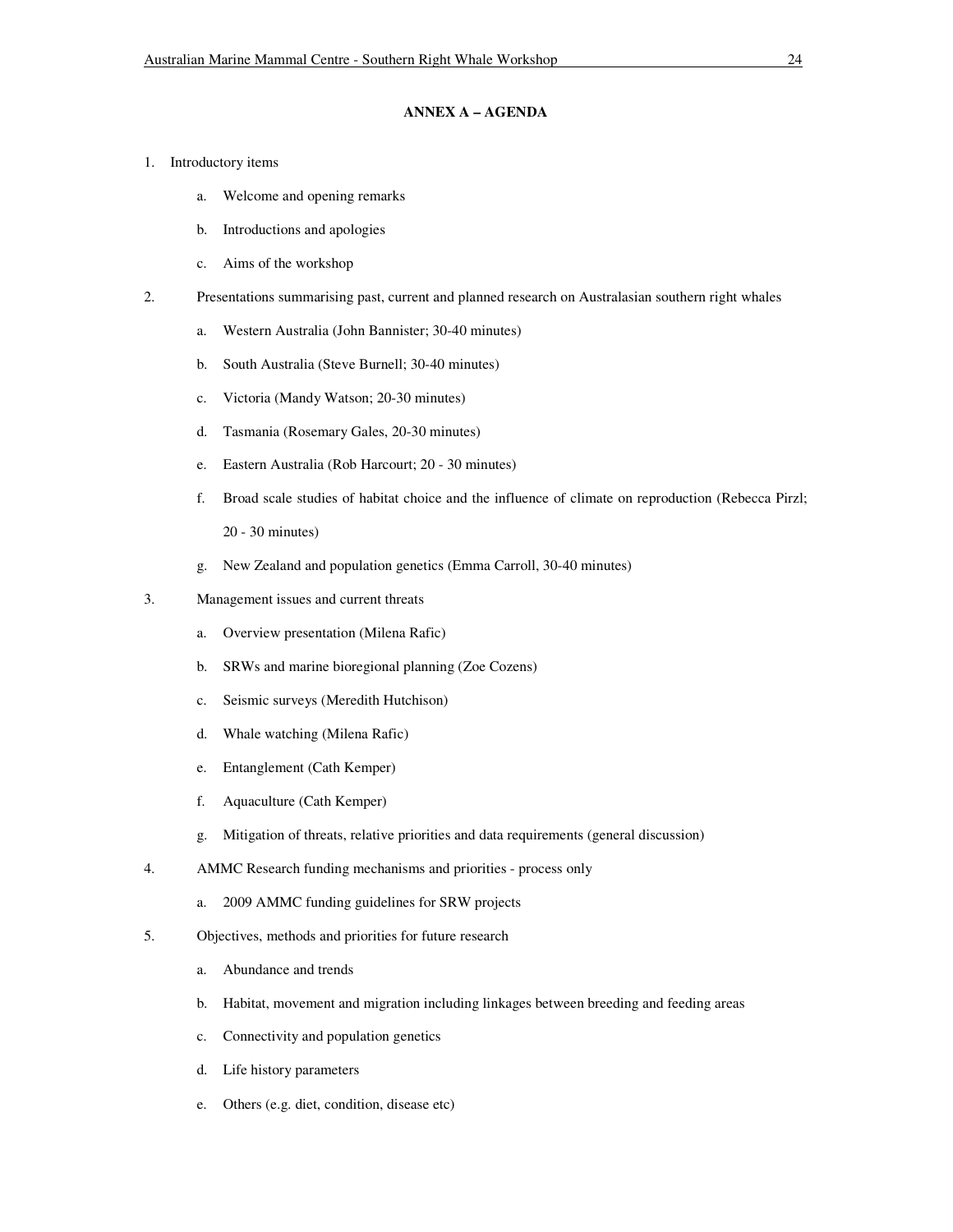- 6. Datasets and data management
	- a. Type of datasets
	- b. Current distribution, form, scope and management of datasets
	- c. Consideration of the potential benefits and pitfalls of an integrated and centralised database for sightings data
	- d. Consideration of the potential benefits and pitfalls of an integrated and centralised database for photo-identification data
	- e. Potential models and databases available to facilitate centralised data management and sharing
- 7. Priority southern right whale research for the 2009 round of the AMMC grants scheme
- 8. Concluding remarks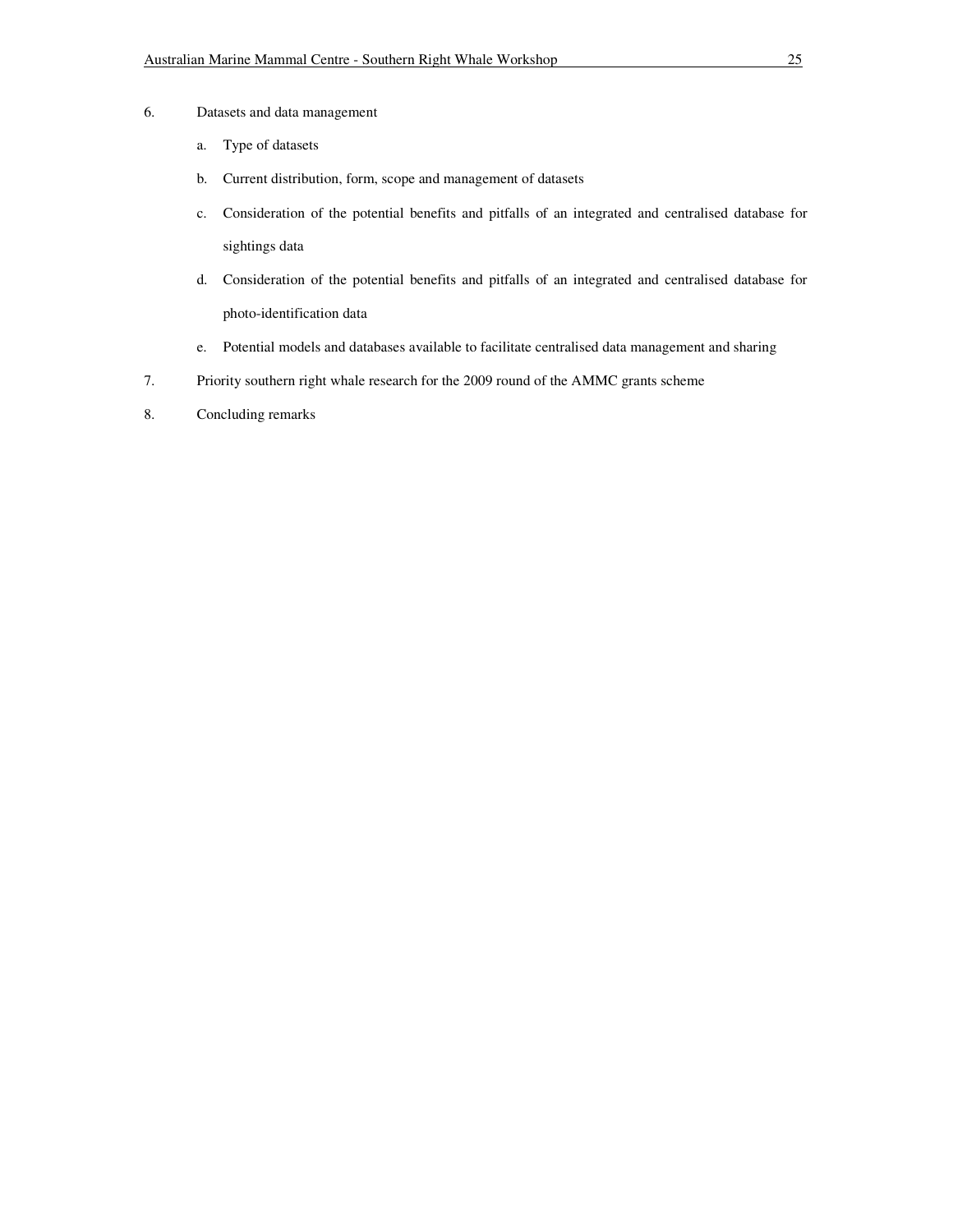| <b>Name</b>           | <b>Affiliation</b>                                | Email                                 |  |
|-----------------------|---------------------------------------------------|---------------------------------------|--|
| Catherine Kemper      | South Australian Museum, SA                       | Kemper.Cath@saugov.sa.gov.au          |  |
| Catriona Johnson      | Australian Antarctic Division, DEWHA, TAS         | Catriona.Johnson@aad.gov.au           |  |
| Emma Carroll          | University of Auckland, NZ                        | ecar026@aucklanduni.ac.nz             |  |
| Fiona Mandelc         | Department of Environment and Climate Change, NSW | Fiona.Mandelc@environment.nsw.gov.au  |  |
| Glenn Dunshea         | Australian Antarctic Division, DEWHA, TAS         | glenn.dunshea@aad.gov.au              |  |
| Ian Westhorpe         | Dept of Primary Industries, VIC                   | Ian. Westhorpe@dpi.vic.gov.au         |  |
| Jason Gedamke         | Australian Antarctic Division, DEWHA, TAS         | Jason.Gedamke@aad.gov.au              |  |
| John Bannister        | Western Australia Museum, WA                      | bannisj@bigpond.com                   |  |
| Mandy Watson          | Department Sustainability and Environment, VIC    | Mandy. Watson@dse.vic.gov.au          |  |
| Mark Bravington       | CSIRO, TAS                                        | Mark.Bravington@csiro.au              |  |
| Meredith Hutchison    | Approvals and Wildlife Division, DEWHA, ACT       | Meredith.Hutchison@environment.gov.au |  |
| Mike Double           | Australian Antarctic Division, DEWHA, TAS         | Mike.Double@aad.gov.au                |  |
| Milena Rafic          | Marine and Biodiversity Division, DEWHA, ACT      | Milena.Rafic@environment.gov.au       |  |
| Natalie Kelly         | Australian Antarctic Division, DEWHA, TAS         | Natalie.Kelly@aad.gov.au              |  |
| Natalie Patenaude     | LGL, Canada                                       | npatenaude@lgl.com                    |  |
| <b>Nick Gales</b>     | Australian Antarctic Division, DEWHA, TAS         | Nick.Gales@aad.gov.au                 |  |
| Rebecca Pirzl         | South Australian Museum, SA                       | rpirzl@ozemail.com.au                 |  |
| Renata Robertson      | Australian Antarctic Division, DEWHA, TAS         | Renata.Robertson@aad.gov.au           |  |
| Rob Harcourt          | Macquarie University, NSW                         | rharcour@ecosys.gse.mq.edu.au         |  |
| <b>Rosemary Gales</b> | Dept. of Primary Industries and Water, TAS        | Rosemary.Gales@dpiw.tas.gov.au        |  |
| Russell Leaper        | IFAW, UK                                          | russell@ivyt.demon.co.uk              |  |
| Simon Childerhouse    | Australian Antarctic Division, DEWHA, TAS         | Simon.Childerhouse@aad.gov.au         |  |
| <b>Steve Burnell</b>  | South Australian Museum, SA                       | steveburnell@gmail.com                |  |
| Zoe Cozens            | Marine and Biodiversity Division, DEWHA, TAS      | Zoe.Cozens@environment.gov.au         |  |

# **ANNEX B - LIST OF PARTICPANTS**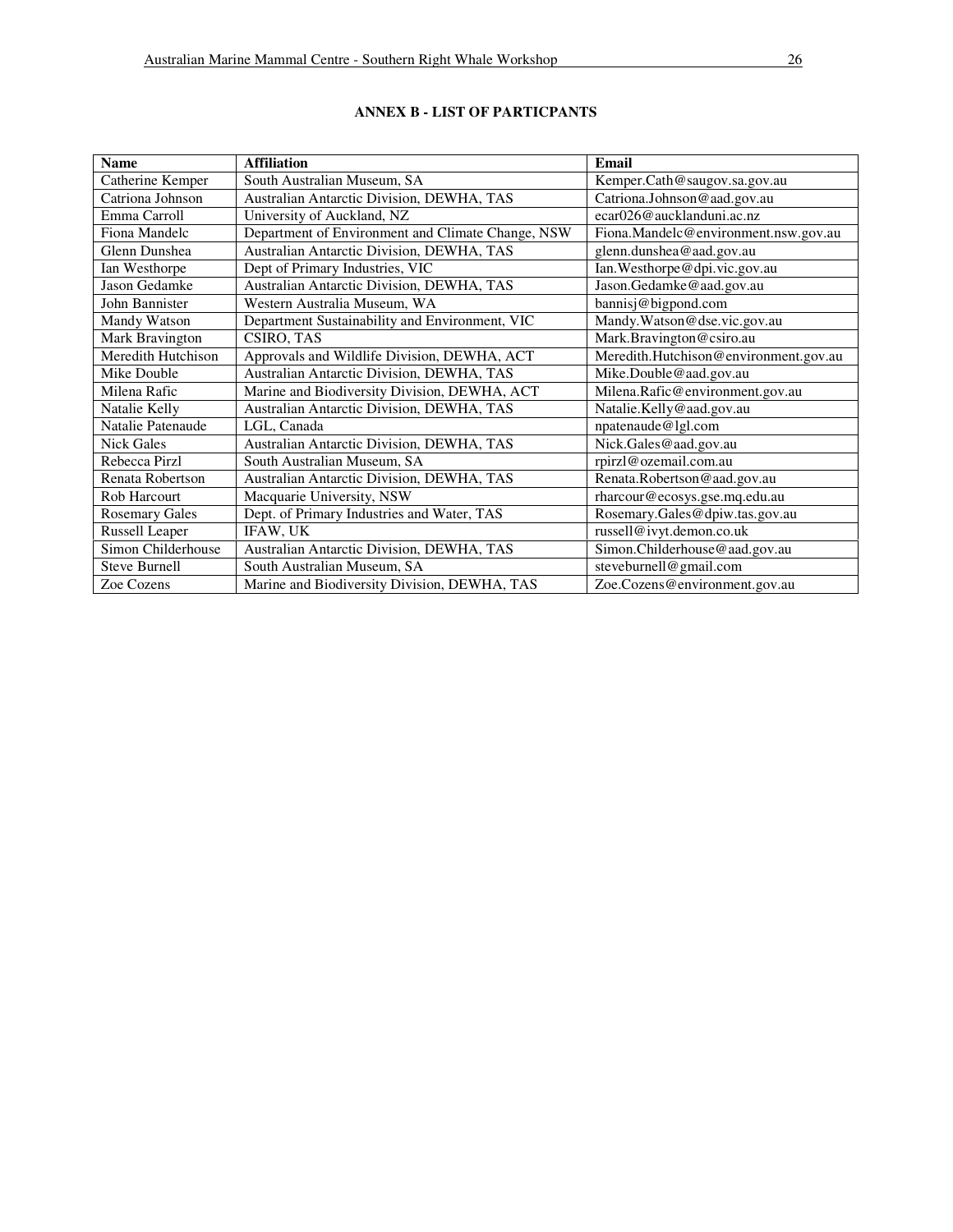# **ANNEX C - METADATA TABLE**

The full metadata table and associated references will be available from:

# http://www.marinemammals.gov.au/marine-mammal-workshops/southern-right-whale-workshop-2009

| Contact               | <b>Project name</b>                                                                                            | Primary data<br>type                                   | Primary<br>platform | Primary<br>objective(s)                                                            | Geographic region                   |
|-----------------------|----------------------------------------------------------------------------------------------------------------|--------------------------------------------------------|---------------------|------------------------------------------------------------------------------------|-------------------------------------|
|                       | The Population and Foraging Ecology, Management of Stranded, and                                               | photo-                                                 |                     | pop                                                                                |                                     |
| <b>Rosemary Gales</b> | Mitigation of Entangled Whales in Tasmania<br>The Population and Foraging Ecology, Management of Stranded, and | identification                                         | Aerial              | structure/movements<br>spatial/temporal                                            | Tasmania                            |
| <b>Rosemary Gales</b> | Mitigation of Entangled Whales in Tasmania<br>The Population and Foraging Ecology, Management of Stranded, and | sightings                                              | Aerial survey       | occurrence                                                                         | Tasmania                            |
| <b>Rosemary Gales</b> | Mitigation of Entangled Whales in Tasmania<br>The Population and Foraging Ecology, Management of Stranded, and | biopsy samples                                         | Boat                | pop structure                                                                      | Tasmania                            |
| <b>Rosemary Gales</b> | Mitigation of Entangled Whales in Tasmania<br>The Population and Foraging Ecology, Management of Stranded, and | Entanglements                                          | boat, aerial        | wildlife management<br>spatial/temporal                                            | Tasmania                            |
| <b>Rosemary Gales</b> | Mitigation of Entangled Whales in Tasmania<br>The Population and Foraging Ecology, Management of Stranded, and | Sightings                                              | land/boat/aerial    | occurrence                                                                         | Tasmania                            |
| <b>Rosemary Gales</b> | Mitigation of Entangled Whales in Tasmania                                                                     | satellite tracking                                     | boat                | migration paths                                                                    | Tasmania<br>Doubtful Island Bay,    |
| Rebecca Pirzl         | Habitat selection of southern right whales                                                                     | Location, date<br>historic whaling<br>whaling<br>data. | Land                | habitat<br>selection<br>studies<br>historical distribution<br>of SRW, locations of | Head<br>οf<br>Bight,<br>Warrnambool |
| Rebecca Pirzl         | Historical distribution of southern right whales                                                               | station locations                                      | incidental          | importance<br>minimum<br>estimate                                                  | Australian wide                     |
| Cath Kemper           | Southern right whale mortalities and human interactions                                                        | carcasses                                              | records             | mortality<br>extent of negative                                                    | Australia                           |
| Cath Kemper           | Southern right whale mortalities and human interactions                                                        | vessel collisions                                      |                     | interactions                                                                       |                                     |
| Cath Kemper           | Southern right whale mortalities and human interactions                                                        | entanglements                                          |                     |                                                                                    |                                     |
| Cath Kemper           | Southern right whale mortalities and human interactions                                                        | incidental                                             |                     | of<br>seasonality                                                                  |                                     |
| Cath Kemper           | Distribution of southern right whales                                                                          | sightings                                              | land                | coastal presence<br>geographic                                                     | South Australia                     |
| Cath Kemper           | Distribution of southern right whales                                                                          | photographs                                            |                     | distribution                                                                       |                                     |
| Cath Kemper           | Distribution of southern right whales                                                                          |                                                        |                     |                                                                                    |                                     |
| Cath Kemper           | Museum collections of southern right whales                                                                    | skeletons                                              | carcasses           | morphology                                                                         | South Australia                     |
| Cath Kemper           | Museum collections of southern right whales                                                                    | organs                                                 |                     | life history                                                                       |                                     |
| Cath Kemper           | Museum collections of southern right whales                                                                    | tissue samples                                         |                     |                                                                                    |                                     |
| John Bannister        | Right whales off south west Australia                                                                          | Counts                                                 | Aircraft            | Abundance/trends                                                                   | Coastal southern                    |
| John Bannister        | Right whales off south west Australia                                                                          |                                                        |                     |                                                                                    | Western Australia                   |
|                       |                                                                                                                |                                                        |                     | Population                                                                         |                                     |
| John Bannister        | Right whales off south west Australia                                                                          | Photo-id                                               | Aircraft            | parameters                                                                         |                                     |
| John Bannister        | Right whales off southern Australia                                                                            | Counts                                                 | Aircraft            | Abundance/trends                                                                   | Coastal southern                    |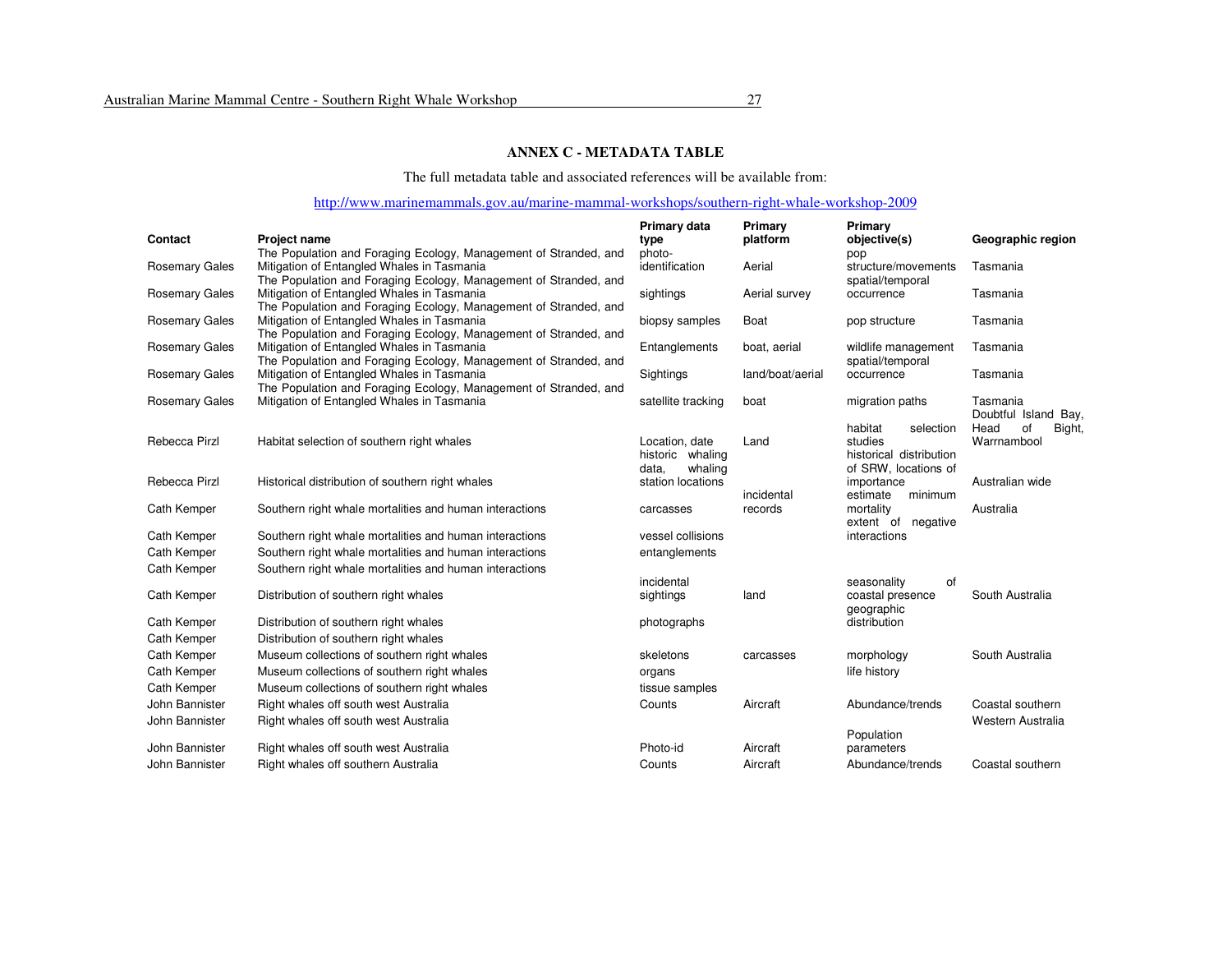| Contact                        | <b>Project name</b>                                              | Primary data<br>type  | Primary<br>platform | Primary<br>objective(s)                                              | Geographic region                                 |
|--------------------------------|------------------------------------------------------------------|-----------------------|---------------------|----------------------------------------------------------------------|---------------------------------------------------|
| John Bannister                 | Right whales off southern Australia                              |                       |                     |                                                                      | Australia, C Leeuwin-                             |
| John Bannister                 | Right whales off southern Australia                              |                       |                     |                                                                      | Ceduna                                            |
| John Bannister                 | Right whales off southern Australia                              |                       |                     |                                                                      |                                                   |
| John Bannister                 | Right whales off southern Australia                              | Photoid               | Aircraft            | Population<br>parameters                                             |                                                   |
| John Bannister                 | Right whales off southern Australia                              |                       |                     |                                                                      |                                                   |
| John Bannister                 | Right whales off southern Australia                              |                       |                     |                                                                      |                                                   |
| John Bannister                 | Right whales off southern Australia                              |                       |                     |                                                                      |                                                   |
| John Bannister                 | Australian/NZ right whales                                       | <b>Biopsy samples</b> | Power-boat          | Population genetics                                                  | Coastal southern                                  |
| John Bannister                 | Australian/NZ right whales                                       |                       |                     |                                                                      | Western Australia                                 |
|                                |                                                                  | Photo-                |                     | Population structure,                                                |                                                   |
| Mandy Watson                   | South east Australia southern right whale photo-ID catalogue     | identification        | Aerial, land        | abundance, survival<br>Abundance, survival,<br>residency patterns,   | <b>SE Australia</b>                               |
| Mandy Watson                   | DSE sightings database                                           | sightings             | land                | behaviour etc<br>relative abundance /                                | <b>SE Australia</b>                               |
| Steve Burnell                  | Head of Bight southern right whale project                       | sightings             | shore-based         | site use<br>reproductive<br>rate,<br>history<br>life                 | Head of Bight, SA                                 |
|                                |                                                                  | photo-                |                     | parameters,                                                          |                                                   |
| <b>Steve Burnell</b>           | Head of Bight southern right whale project                       | identification        | shore-based         | movements<br>baseline<br>$c$ /ca                                     | Head of Bight, SA                                 |
| Steve Burnell                  | Head of Bight southern right whale project                       | behaviour             | shore-based         | behaviour                                                            | Head of Bight, SA                                 |
| <b>Steve Burnell</b>           | Head of Bight southern right whale project                       | biopsy                | boat                | population structure<br>baseline<br>$c$ /ca                          | Head of Bight, SA                                 |
| <b>Steve Burnell</b>           | Head of Bight southern right whale project                       | acoustic              | boat                | behaviour                                                            | Head of Bight, SA                                 |
|                                |                                                                  | photo-                |                     | population<br>sub-                                                   | Port Lincoln, SA to                               |
| <b>Steve Burnell</b>           | Southeast flight network - southern right whales                 | identification        | aerial              | structure/movements                                                  | Sydney, NSW                                       |
| Steve Burnell<br>Rob Harcourt/ | Southeast flight network - southern right whales                 | sightings             | public network      | habitat use, directed<br>ID                                          | Port Lincoln, SA to<br>Sydney, NSW<br>Warrnambool |
| Nathalie                       |                                                                  | genetic samples,      |                     |                                                                      | Victoria, Encounter                               |
| Patenaude                      | Right whales in south east Australia                             | photo-ID              | boat                | stock identification                                                 | Bay SA, all NSW                                   |
| <b>Geoff Ross</b>              | Wildlife Atlas - NSW                                             | sightings             | land/boats          | threatened<br>spp<br>records, distribution,<br>review records of all | <b>NSW</b>                                        |
|                                |                                                                  |                       |                     | marine mammals in                                                    |                                                   |
| <b>Geoff Ross</b>              | Report for NSW Scientific Committee                              | sightings             | land/boats          | <b>NSW</b> waters                                                    | <b>NSW</b>                                        |
| <b>Geoff Ross</b>              | Taronga Zoo Tissue Collection - Info. Requested Fmandelc 20.3.09 |                       |                     |                                                                      |                                                   |